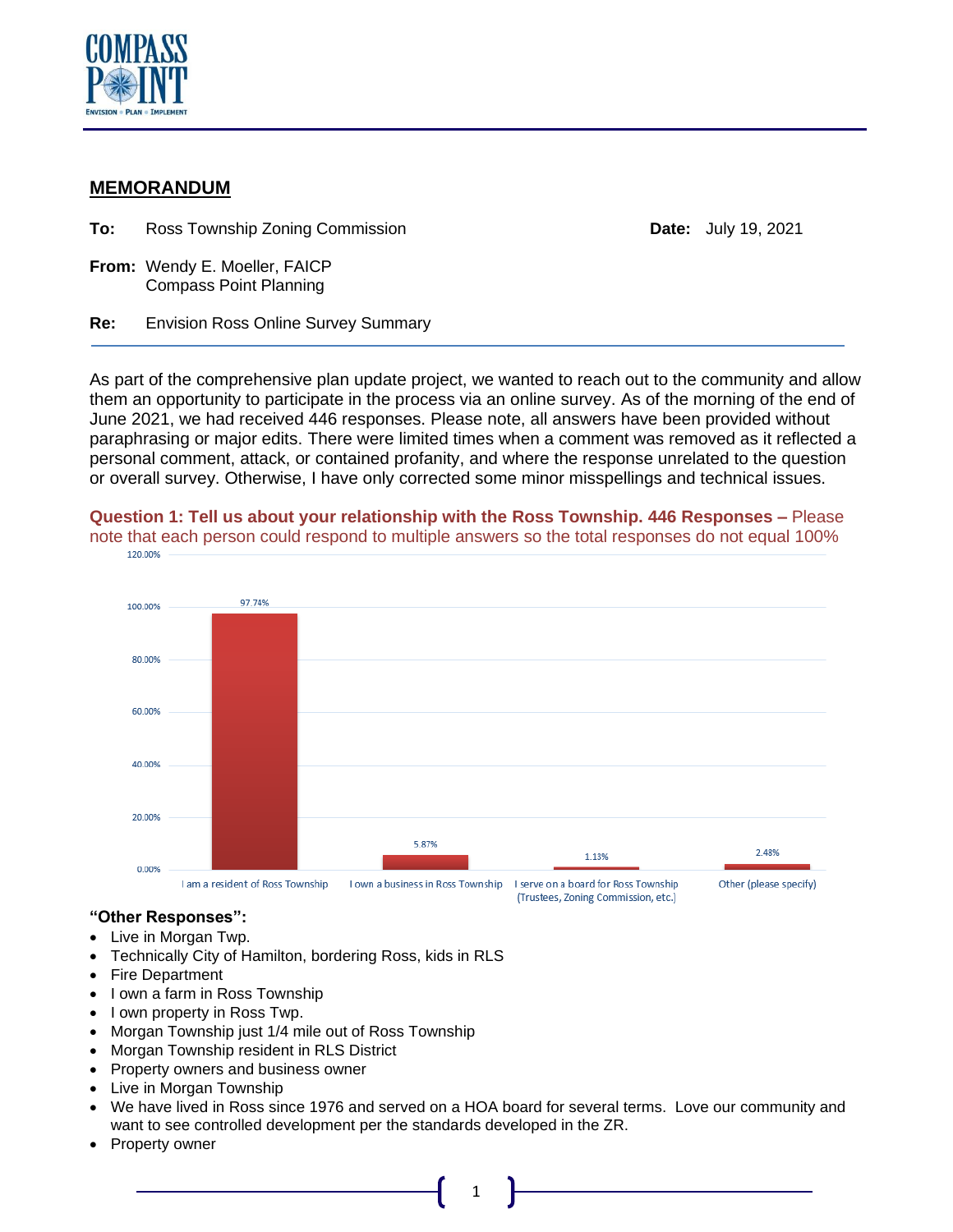



## **Question 2: Tell us about what type of housing/development you currently live in. 442 Responses:**

#### **"Other Responses":**

- I own a single-family home in less than 1 acres
- I also have a building for my business on 2 acers in Ross Twp.
- Also, a business building on 2 acres in Ross Twp.
- Just moved from a single-family farm house, 1.89 acres. Now live in a quad unit.
- I own single family homes in Ross Twp
- Live on a small active grain farm
- Single family 1 acre
- Have owned homes on property in the past from a half-acre to 7 acres.
- 5-acre lot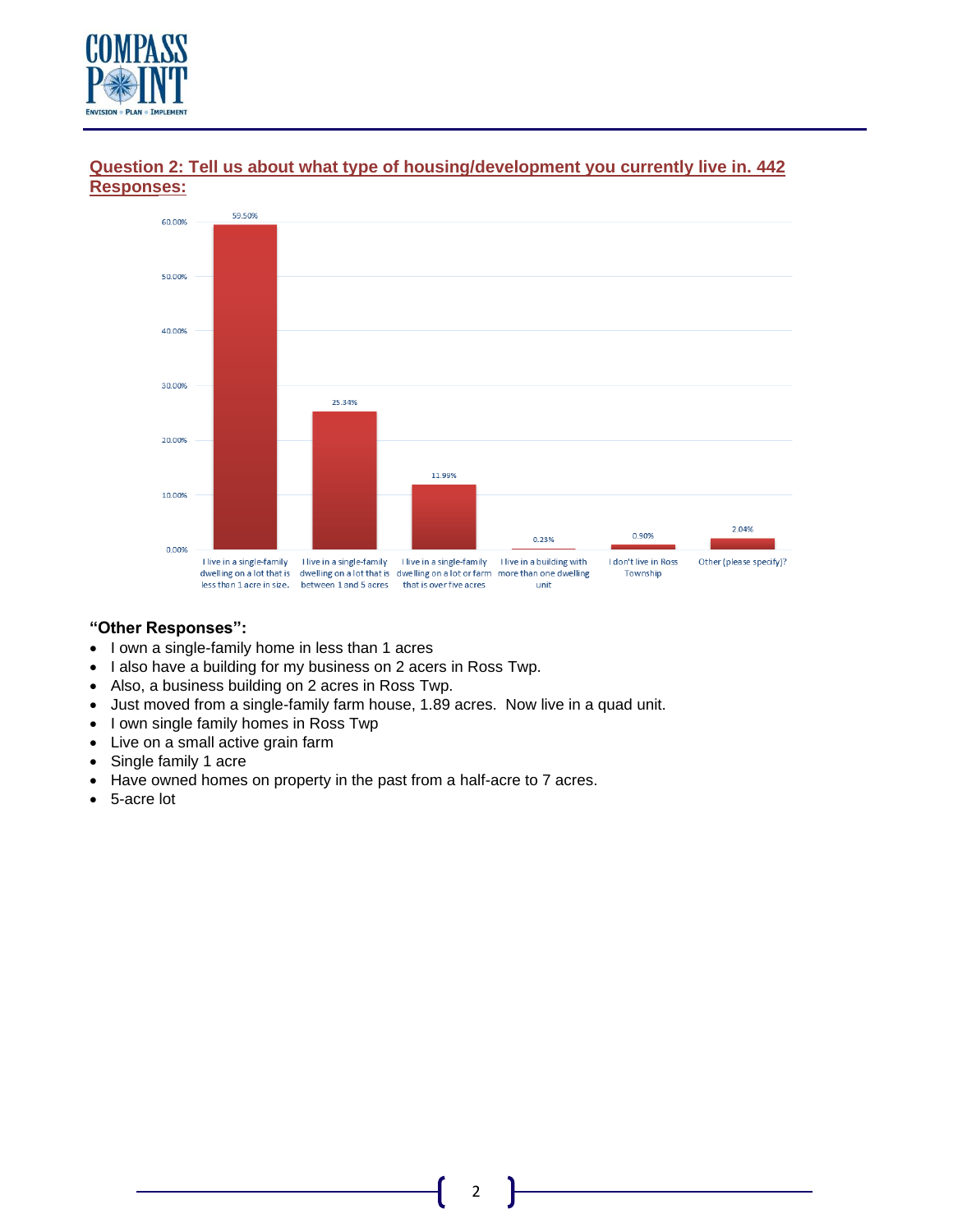



# **Question 3: What is your age? 444 Responses**

### **Question 4: How long have you lived in Ross Township? 443 Responses**

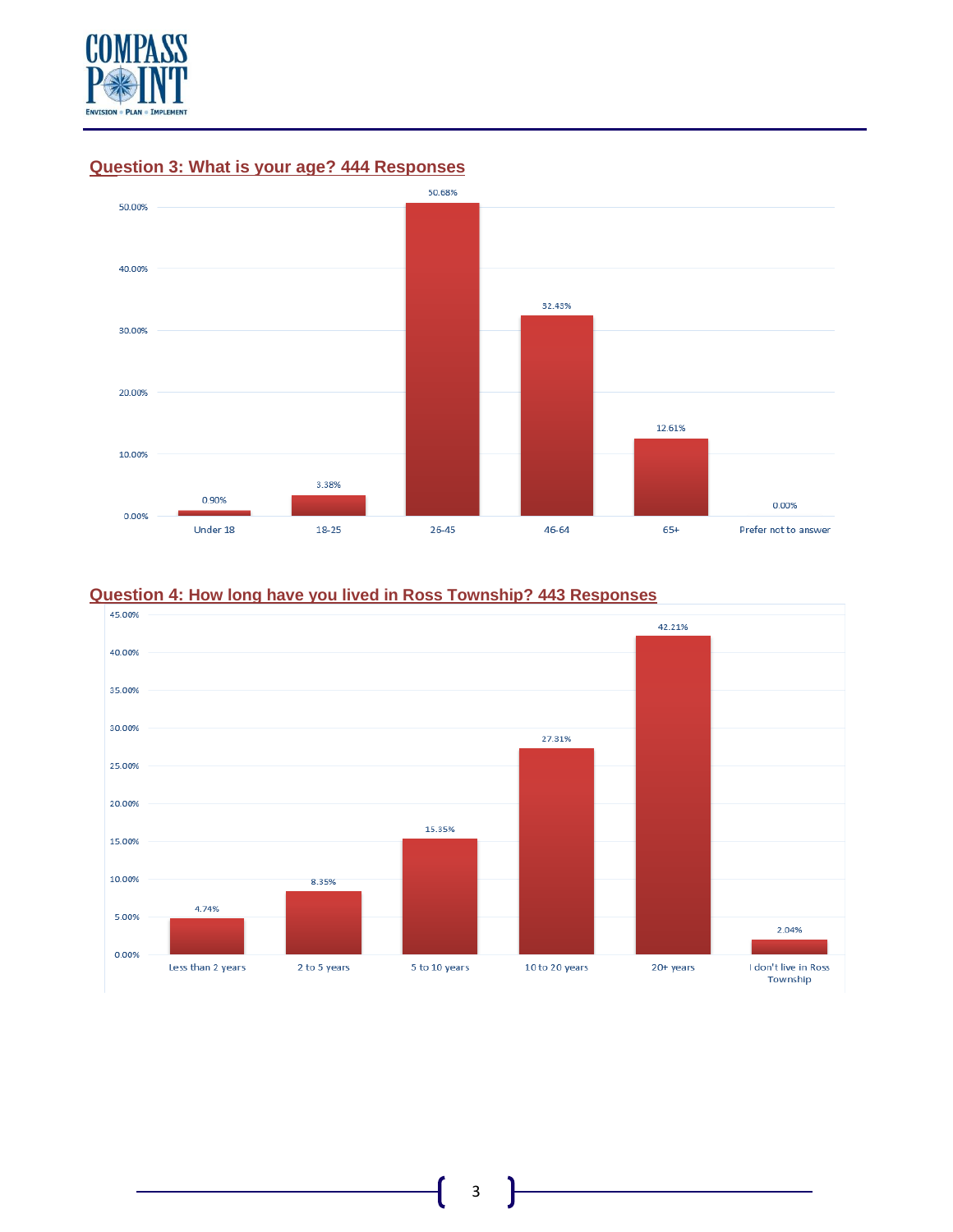

## **Question 5: Residential growth will likely be limited in the future due to a lack of water and sewer service. Where there is future residential development, why type of housing would you like to see? Check all that apply. 412 Responses**



- No apartments, condos, townhomes, or rental properties.
- Ideally no new development until infrastructure is addressed. Fire, Police, Schools.
- None we want to keep Ross small and not like Colerain or Harrison
- Affordable housing!
- None. I want Ross to be more farm land and less residential developments!!
- Plans for increase infrastructure accordingly would be important as well as tax abatements to attract businesses that would help pay for schools, roads, etc. in the future (i.e., Mason growth plan in the 90s)
- We have enough now don't you think?
- No buildings we like green spaces!
- None of the above!!!! Yeah, you want to move to the subdivision life move to West Chester or Mason!!!
- I don't want to see much more residential development, or at least would like to see it at a very low rate. Keep this a small town before it gets out of hand.
- Prefer none. We moved out here for the quiet town and country setting. Sounds like we're Turning into Colerain or West Chester.
- None. Enough growth in the area. That's why we moved in here is to be in more of the country
- Ross is losing small town feel fast! Multifamily housing will be a headache (from someone who manages multi families for 20 years)
- No more developments, keep what's left green
- My parents are considering relocating here from an "active adult" community in AZ, primarily to be closer to me since we moved to OH. There are not any single-story patio homes without basements for them (minus the exception of the very limited landominiums we looked at that they built in Venice Crossing). But the floor plan was not good. Additionally, it would be nice to have some amenities, clubhouse, etc. for the retirees to meet up to be social. That's one thing my folks said is lacking here.
- Preferably homes with 3 plus acres
- This is not West Chester and we need to preserve what we have. People move here for the schools and small-town feel... a d what country is left.
- No more new homes.
- 5-acre lot min and whatever house the owner wants
- No more development!
- We don't want to make the same mistakes of Harrison. It's why I moved. The schools are crowded the streets aren't ready for the growth, and the city didn't take this into consideration when looking at how the new subdivisions would affect the city. And introducing water/sewer would be a welcome change it shouldn't be forced. We as home owners will be introduced to an increase in taxes already with the values of home increasing. Having an added bill like my parents did can burden home owners for years. I'd hate to see Ross change It does not look good for Harrison.
- Preferably on 1+ acres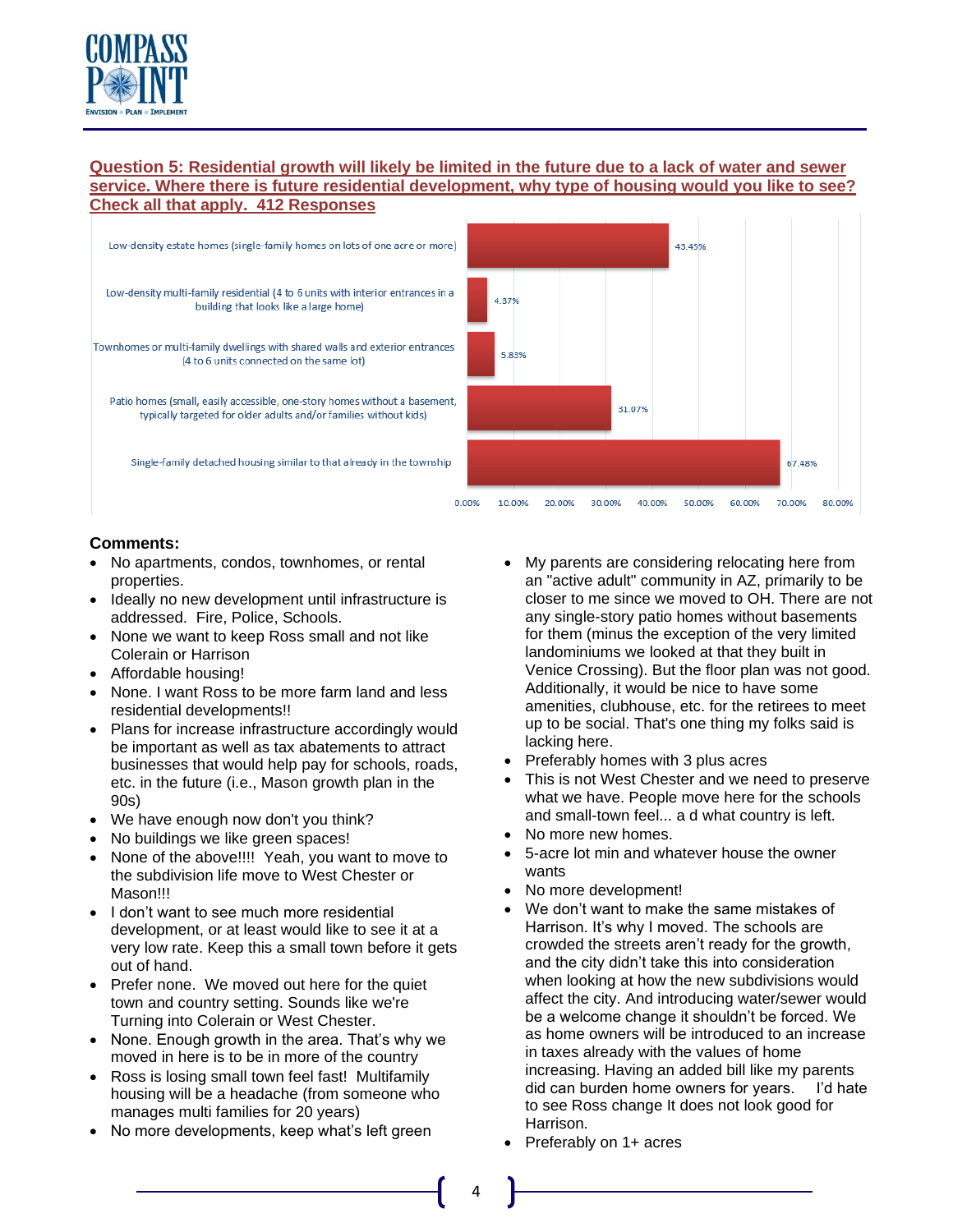

- No more housing is needed. It's a shame the Burns property development is not included in this survey. They snuck another one in.  $\Omega$
- None
- I would like to see no more development of Ross Township. We need to keep our small town small. Increased development will ruin the country feel of our community.
- Stop trying to grow Ross, people move here to have land and stay in a small town
- none
- Hope to see more well-built homes and not the cheap Ryan Homes like the ones their building in Harrison.
- We used to have zoning laws of no new structures on less than 5 acres. We need to return to this before we outgrow our schools and lose the suburban feel.
- No apartments!!!!
- None
- None. Just leave Ross as it is.
- No more homes!!!!
- I would welcome all types to try and meet the needs of an inclusive community.
- None
- Building homes for expertly or people with no kids. We don't need multifamily complexes, apartments, townhomes, etc. 10 years down the road they will be trashed and our town will be trashed. The elderly can use the smaller homes and free up the bigger homes for future residents. Make them affordable and not 500k two-bedroom homes for retired folks.
- None whatsoever
- No more
- Would prefer single family dwelling with .5 acre lots or bigger
- Please keep multifamily housing out of the area. It only leads to overcrowding; taxing the already tight infrastructure of the area. And please don't allow section 8 type housing, things are already coming apart at the seams
- The township is already over populated, stop building.
- If I have to choose, it would-be single-family dwellings, but I don't want neighborhoods.
- do not want apartment complexes
- What we don't want is the homes that are being built in Harrison. The multi-residential homes must be upgraded like the ones in Hamilton. The patio homes can't be all siding. There has to be a combination of brick and siding. There should not be a patio home with a detached garage which looks cheap. The residents already voted to overturn this type of home on a ballot.
- We suggest the Girl Scout Camp, Ross Trails, Venice Crossing be used as a standard for future development.
- I don't want multifamily dwellings. I don't want it to become like Fairfield, Hamilton, Colerain etc.
- We do not want any development. We like less people in the area. It just brings litter traffic and crime.
- Please no housing projects
- People are coming to Ross in droves to escape the large populated areas. Please don't destroy Ross with development
- None
- Having income diversity is important for students to grow in a community that looks like the rest of the world. The different housing types allow for different income levels to become part of the community. Also, when parents' divorce it's difficult for both to able to afford \$300,000+ homes. Divorce is hard enough in kids on if they have to change schools because the separated parents can't afford to stay in the community is just a further disruption to the kids.
- No apartments and NO SECTION 8
- Better off for now letting butler County handle. With home rule in a township. Enforcement of any thing is next to impossible. Then you have to hire bunch of people to run zoning depth. Waste of money.
- Stop changing zoning rules and violating the prior land use plan
- It's nice to have a mixture of both in Ross but mainly on the west side of ross is all country and should stay that way and the other side is more rural.
- I am completely against apartments, multi-family housing, and townhomes coming to Ross. While the initial plan would not be for low income, you cannot plan the future of it. It leaves WAY TOO MUCH open for people to change.
- Would prefer little growth. Love the area as it is.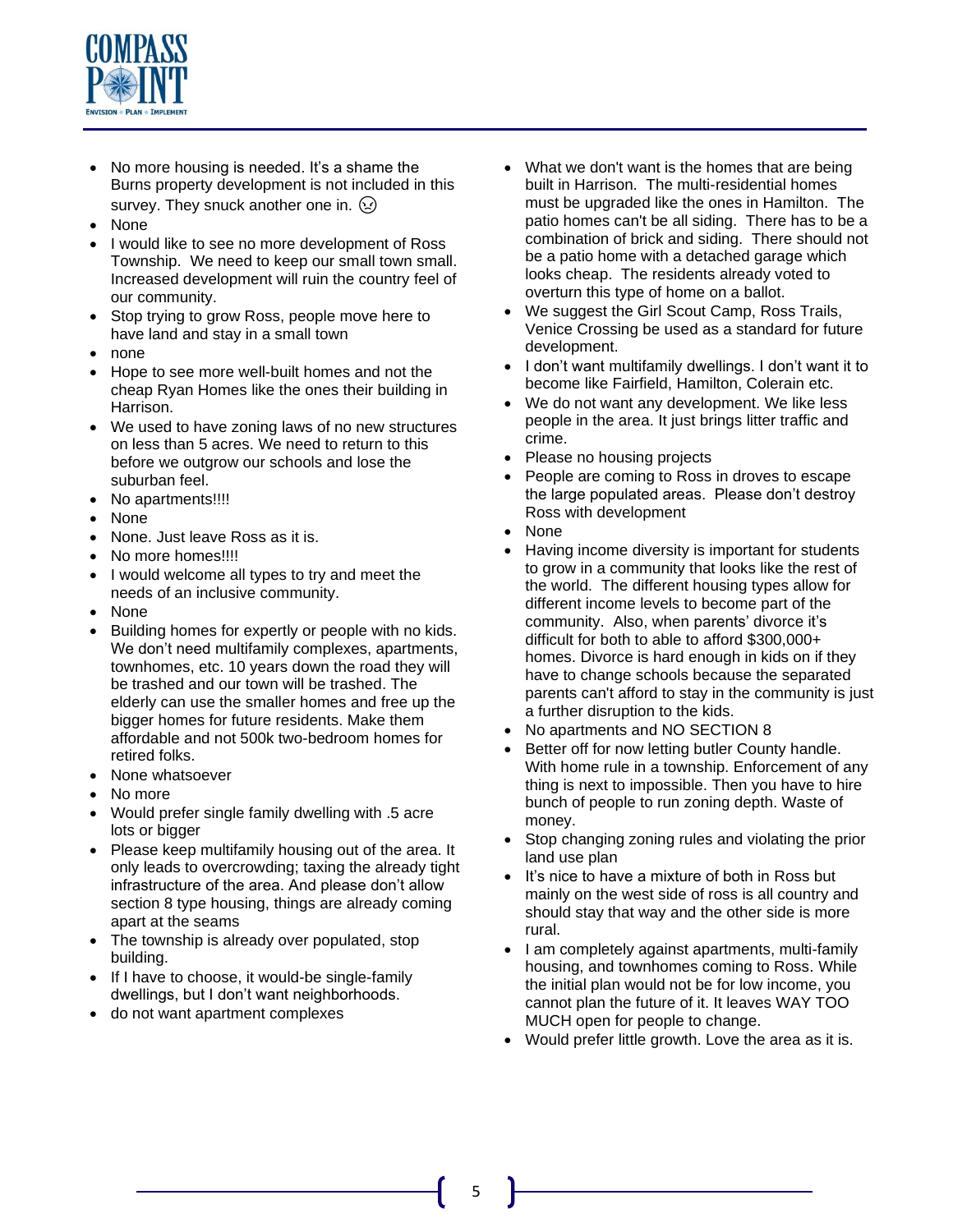

#### **Question 6: If new residential developments do occur, do you want the township to require open space and landscaping that will help maintain a rural character for Ross Township? 432 Responses Comments:**

- It would be nice to have flags in the summer like in Shandon/ Okeana and Holiday decor.
- Has to keep that country feeling
- More open space will help reduce runoff as well.
- How do you define rural character?
- I would like to see 1/2 acre minimum lots with sq.ft. restrictions. No apartments or condos. Then allow nice garages to house recreational vehicles and utilities trailers.
- Push out corporate farming and bring incentive for small farms and markets.
- No new subdivision!!!!!!!!!!!!!!!!!!! Only reason we moved to Ross is to get away from subdivision and traffic!!!!
- See above answer
- It doesn't really matter to me. Not everyone wants an acre + but still like to be in the Ross area because it's a nice area and the schools are highly rated. That's why we built here. My husband travels for work so he has no time for lawn mowing & yard work. We were fine with our just under an acre here where we built in Ross Trails.
- High density housing exists in plenty of places around Ross and keeping it rural is what makes Ross so special. Being "close" to places like Hamilton/Colerain while maintaining a rural feeling makes the town what it is and makes it a great in between from "middle of nowhere" and "close to the city."
- No more new homes.
- I'm undecided, I like keeping Ross looking rural however I don't like being told what we can and cannot do on land we own
- No more developments
- Our township can't handle any more developments, this question is ridiculous.
- No further development would be ideal.
- I moved here because it was a small country setting without the fast robustness of the city yet there is Colerain Hamilton Fairfield and even Oxford near for all that.
- We moved out her to get away from the city.
- ross is fine the way it is
- I believe people should be able to do what they please with their property.
- But I would rather there be no more new houses.



- I don't think open space = rural character. NYC has Central Park and that is not rural character. So, yes- develop communities with open space for playgrounds/community areas/parks but don't call it rural character unless you intend to not develop farmers' fields/pasture. Rural character is a phrase of appeasement.
- What I love about Ross and I feel a responsibility to leave room for nature.
- No development
- Use the standard at Venice Crossing and Ross Trails
- There is a lot of room on the Burn's farm. There can be open space there.
- We do not want any development. We like less people in the area. It just brings litter traffic and crime.
- Please leave Ross alone. It's perfect how it is. Stop adding houses and destroying the land.
- I would love to see walking paths and screening required for new development neighborhoods.
- I don't want Ross Township involved at all
- If you don't require it from the start, it's hard to go back and start requiring it. Colerain....the land of concrete...is trying to beautify its overall look but it's almost impossible because they are now working backwards. They have too many businesses and neighborhoods that they didn't require it for in first place.
- Ross Township needs a park
- Does that mean that each new development will be controlled by a home owners association? I don't like them.

6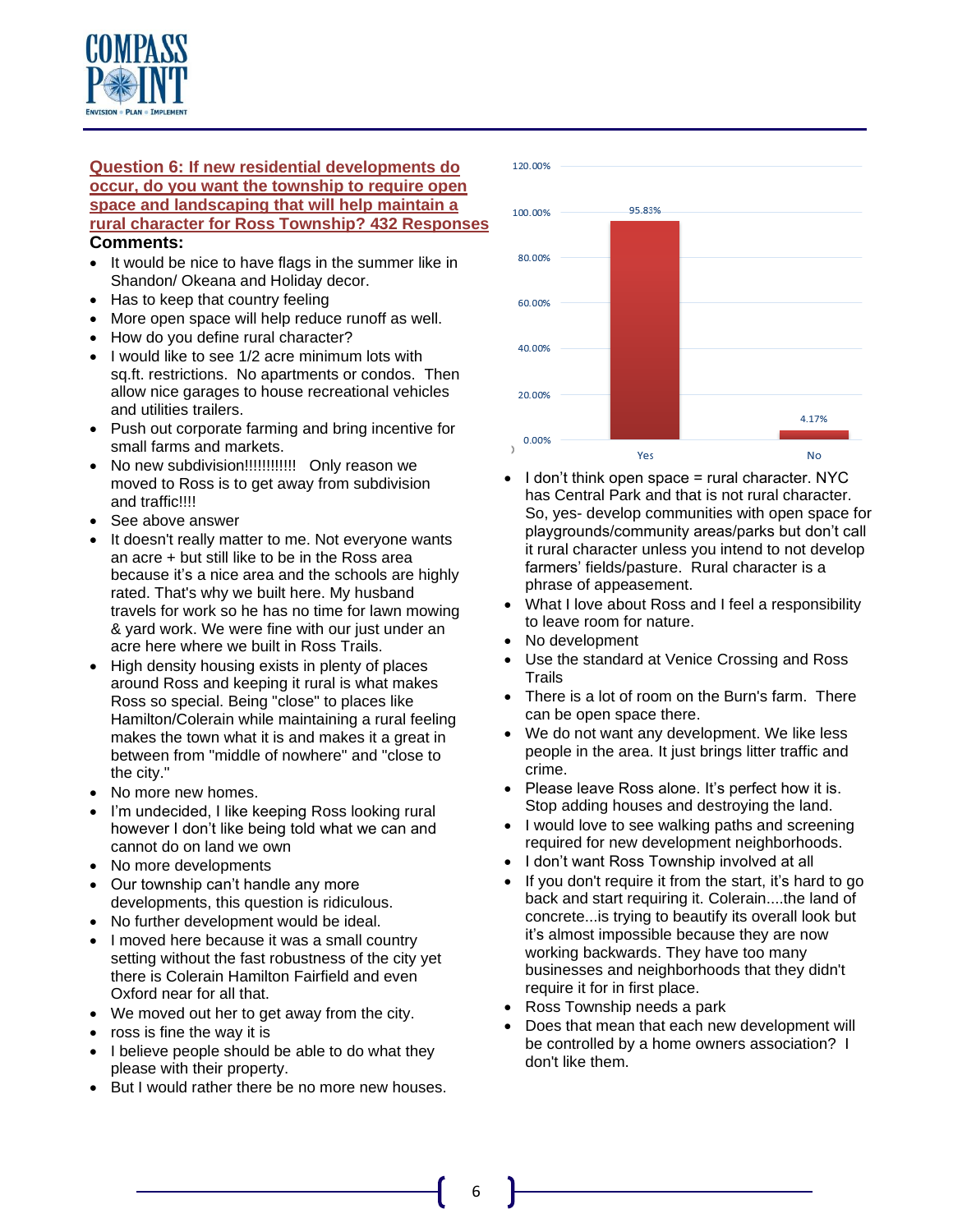

• What is rural character? Parks? Swaths of corn and soybeans? Cattle or Pig farms? There are many that move to Ross and want to be the last person to build a house, while not taking responsibility they just subtracted from what others defined as their rural character. There are also those who have stayed in Ross for years and have built two or three new houses over their life time, they want rural character too, but just wanted a new house on what use to be open fields. People are attached to someone else's land that they do not own, maintain or pay the taxes. Most people are not aware of the costs involved in making a decent living from farming. Many farmers rent other people's land in addition to what they may own themselves. Rural character - the farmer's rural character is mostly GONE now, so define the future of rural character. There are many people that would be quite happy NOT to be stuck behind a tractor on the road, smell manure deal with the dust that flies during planting and harvest season. Some people think an empty road to ride a bicycle, is rural character. People who build on hill sides take away the rural character for those who live in the valley, those who build in the valley take away the rural character of those who build in the hills. Cell towers subtract from rural character, but you want your cell phone, right? People move from the city for rural character but then ruin it with all of their flood lights on every corner of their house and out building they own. A noisy ball park or soccer field takes away the rural character of those who live close to it. You never see a ball park in the middle of a housing development. Open Space has a price. Are you willing to pay or adjust your satisfaction level? Many of us have already had to be like the coyote - adapt.

7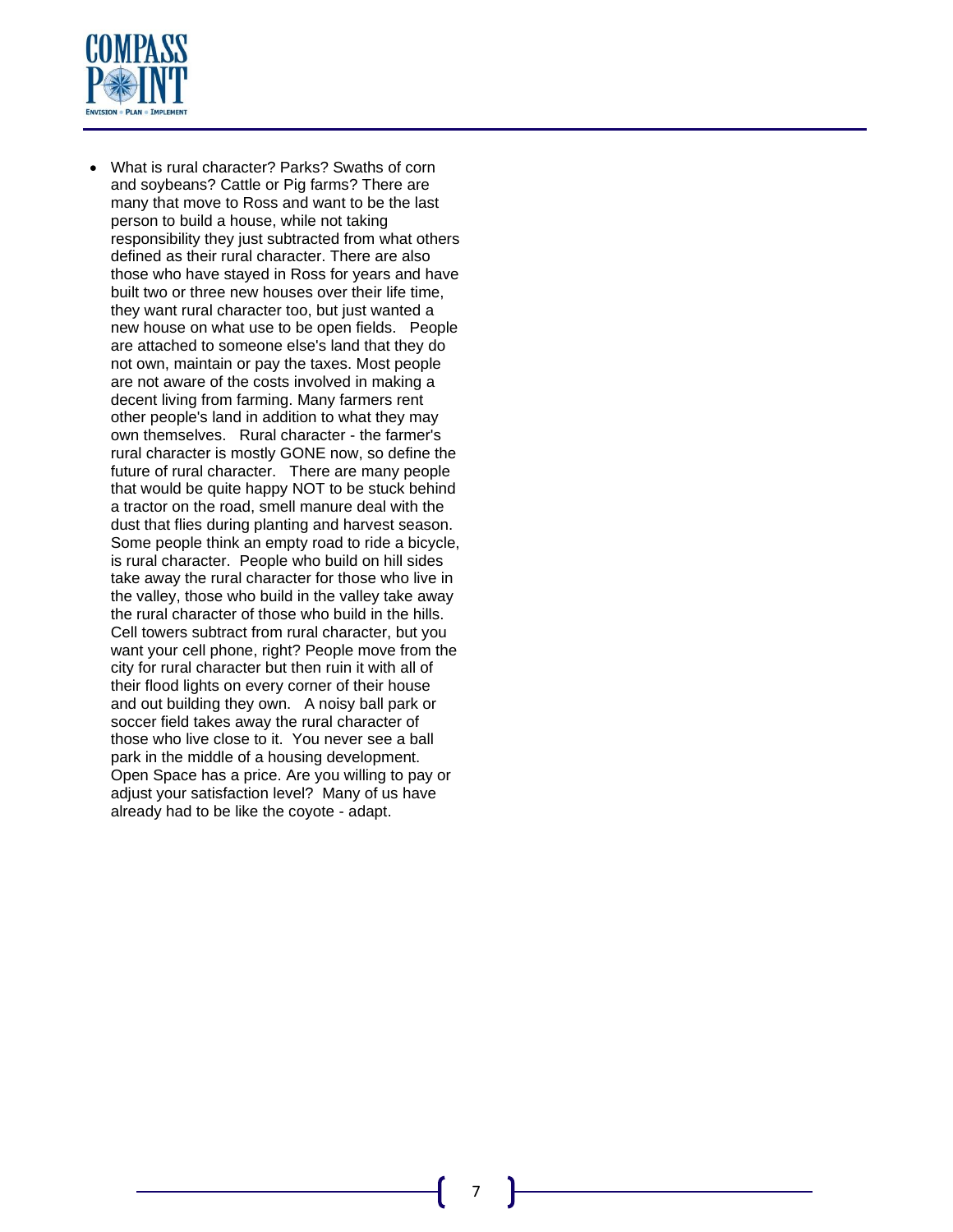

**Question 7: There have been multiple comments and issues raised about the parking and storage of recreational vehicles and trailers. Tell us how you would like to see the township regulate the parking and storage of different sizes of vehicles. The images are intended to provide an example of the general scale of vehicle being discussed. These questions are all related to vehicles used for personal use, and not related to commercial vehicles. NOTE: Homeowner Associations (HOAs) can have more restrictive rules for such vehicles in subdivisions, in which case, the HOA enforces anything more restrictive than zoning, not the township. 398 Responses –** Respondents could pick multiple answers so the percentages will not add up to 100%



■ Large-scale recreational vehicles ■ Medium-sized recreational trailers A boat, jet skis, or small-scale RV

- Someone's side or back yard can be someone else side or back yard
- Nobody is going to tell me what I can and can't do on my property
- Why worry about recreational vehicles and trailers. Worry about junk in peoples yards, houses not kept up, etc.
- Let them be parked wherever they want!
- Park anything you want on your own property because you pay taxes on it. Do what you want!!
- Allow up to 3-7 days max
- It wasn't specified how big the lots were. Five acres or more could handle the parking of an RV. Anything less, no parking.
- I don't feel I have a say on this matter
- Regulation is not your answer. The Township should not tell people where to park on their own property. If it is abandoned or clearly nonfunctional it can be regulated as litter or dumping. But generally speaking, let people do what they want on their property.
- 8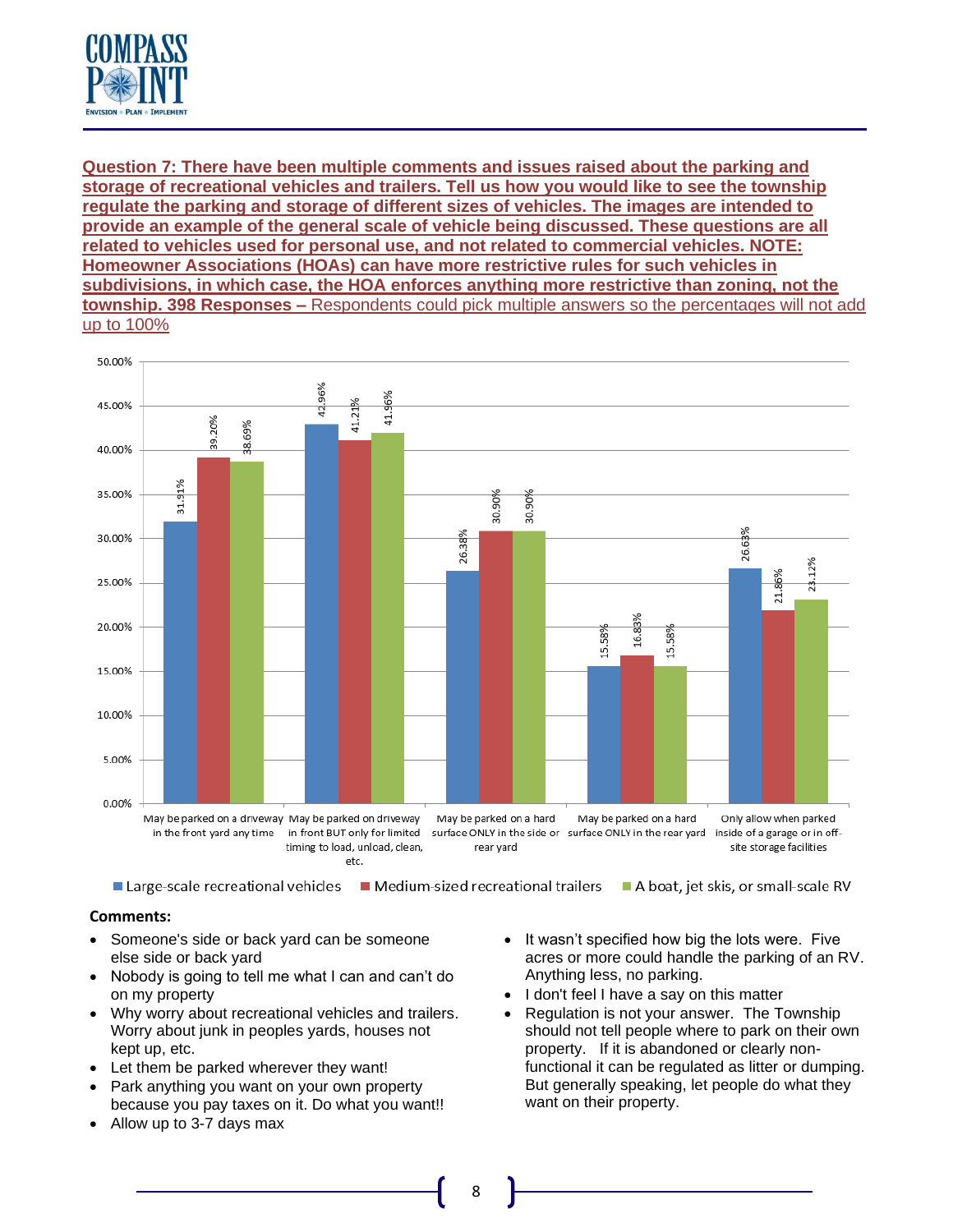

- People should be able to store whatever the hell they want on their own property wherever they want.
- People use common sense. Don't park something long term in your driveway or yard that is bigger than your truck! During the season for it but not permanently.
- Your driveway belongs to you, Not the township and they need to tell all those stuck-up people who complain to mind their own business, it sucks when one person complains and they start crap, why does one person have more say than another.
- Your house you should be able to park where or what you want on it!!! This is America us
- If someone owns property, they have the right to keep their vehicles and trailers wherever they please on their property.
- Let people who own use property as they wish.
- If they own the property and the units, it's theirs, they should be able to do what they want. However knowingly moving into a hoa, their rules
- No HOA's!!
- None of the above
- You should be able to park whatever you want in the driveway or yard of the property that you own and pay taxes on.
- I think this could be tailored a bit more. If someone owns more than 1 acre that they can do what they wish. Their lots are large enough and far enough away from neighbors it shouldn't be an issue as long as it is on their property on a hard surface.
- Mind your own business what's on my property is none of your business
- People should be able to park anything on their property
- If you choose to live with an HOA that's your business and the HOA can decide. If you live in Ross it's your home no new ordinances should be put into place! It's country and that's the beauty of living here don't ruin it.
- Who are you to tell someone who owns property and pays taxes what they can do with their other property that they license and pay more money for?
- My feeling is, as long as it doesn't look like "The Clampetts" are living there, let people park what they want on their driveway. I think some people need to get a life, I don't own an RV, boat, or trailer etc. but there seems to be a lot of pettiness and its ok if I do it but not my neighbors. I've lived in Ross since 1991 so, yes, I've been here awhile. Thank you
- Having numerous trailers and or broken-down vehicles in residential rear yards should never be allowed. i.e., Jennifer Dr in cul-de-sac
- Less control. Let people be!
- If it starts and runs and is tagged properly then it should be allowed to be parked in a manor it's not an "eye sore". Why should I pay for storage when I pay my house payments and my property tax? I wouldn't tell my neighbor not to plant Tulips because I'm allergic because that is their property and their business what they do.
- I think side yard without hard surface is ok for any vehicle anytime. Requiring backyard obstructs views more than side
- Doesn't bother me
- I see no issue with these vehicles as long as they're maintained in good condition and parked on a driveway or in the side/rear yard (i.e., not in the front of the home in the grass). Side yard should be no different than rear yard in my opinion.
- Not anyone's business but the homeowner. If you want an HOA MOVE BACK TO COLERAIN
- During summer anything goes. Winter it needs stored.
- If you purchase the property, it is yours to do what you please.
- They bought them; they bought their home. No one should tell them what they can and cannot do with own belongings on their own property.
- As long as sidewalks are clear you should be able to park what you wish at your residence.
- It's their property let them park it where ever as long as it doesn't look trashy.
- Let's keep Ross looking nice.
- Stop regulating where people park their property. These issues did not come up until the neighborhood began sprouting.
- I don't see any issues with anyone parking any items such as listed above on someone's driveway of their own home.
- None
- If someone owns property no one should be allowed to tell them what to do with their property like this. What a weird world we live in where someone can tell you what your allowed to do so much...on their own property. Isn't our motto home of the free?
- All of these "eye sores" on one's property
- Ross Township homes are expensive and we don't need RVs and boats vehicles parked in their driveway or yards.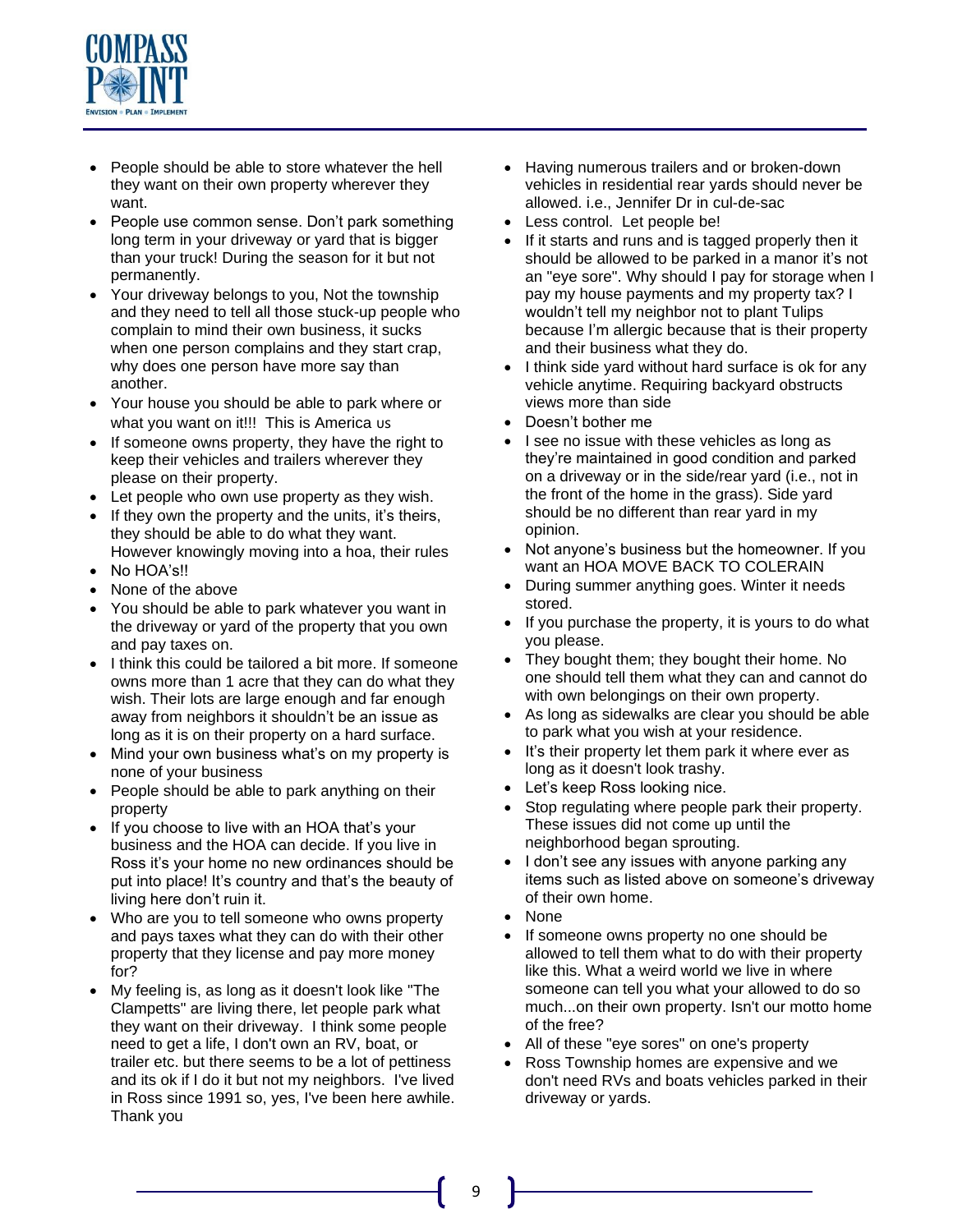

- Will the township buy land so residents of Ross have a place to store their recreational vehicles, if you decide to have such silly laws?
- Loading and unloading is not parking. Stocking a vehicle for a day on the river makes common sense and takes a short time. Hard felt experience from being in a HOA supports only allowing parking of recreational vehicles in a storage facility. Allowing any variance to this restriction is difficult to monitor and enforce.
- Look at your demographic of people living in ross. Many of these people use boats, RVs, etc. as their way to take vacations, go to sport tournaments, and to restrict those people by saying they need to have it covered in a garage or off site is going to create more issues. Butler County itself changed its stance purely on the efforts of a few individuals who can't stand to see these vehicles, and the correlation between that change and the rezoning isn't a coincidence.
- As long as the yard is large enough and well kept, I don't have any issues if people keep their recreational vehicles in the side or back yard. They pay taxes to own that property and if it doesn't look like a parking lot, then it should be acceptable.... especially over 3 acres.
- HOA can regulate.
- None
- They should not be stored in a neighborhood.
- Allow parking of boats, campers during appropriate season of use
- If you allow these to be parked in driveways, they block sidewalks and then force children and adults out into the street. They also block views of oncoming traffic for the neighbors pulling in and out of their driveways.
- Inside a garage or offsite ONLY Enough of the junking up of the neighborhoods
- Summer months not a problem. Should be allowed to keep and work on. As long as not junk or eye soar. Ok if live on large lot where neighbors are not close by.
- Should be allowed to own a boat or camper because they bought them and it's the same thing with cars, they should be allowed to have them parked wherever even if it's along the side of the street. We don't live in a democracy and if a person doesn't like that housing lifestyle, then there's other places elsewhere which exceed their needs.
- Recreation vehicles should be able to be parked on a concrete/ asphalt surface on the side or rear of a property at any time.
- Should not be parked for more than two weeks per year outside a home. Parking for extended time outside a home is an eyesore for those who have to see it. Most people who own them park them so they don't have to see it, but it seems they don't care if their neighbor does have the view. Build shelter or park at a storage facility, protect your investment.
- No RV an if I wanted to have all of above in my subdivision, I would have moved in a trailer park. All of the above should be gone or not visible front the street
- Township should not regulate these. HOA can make that decision but township shouldn't be regulating this
- The need to be mandated into off site storage facilities or inside storage. They quickly take away from the neighborhood feeling when stored in view.
- We live in a rural area so we can have these types of things don't like the country setting stay in the city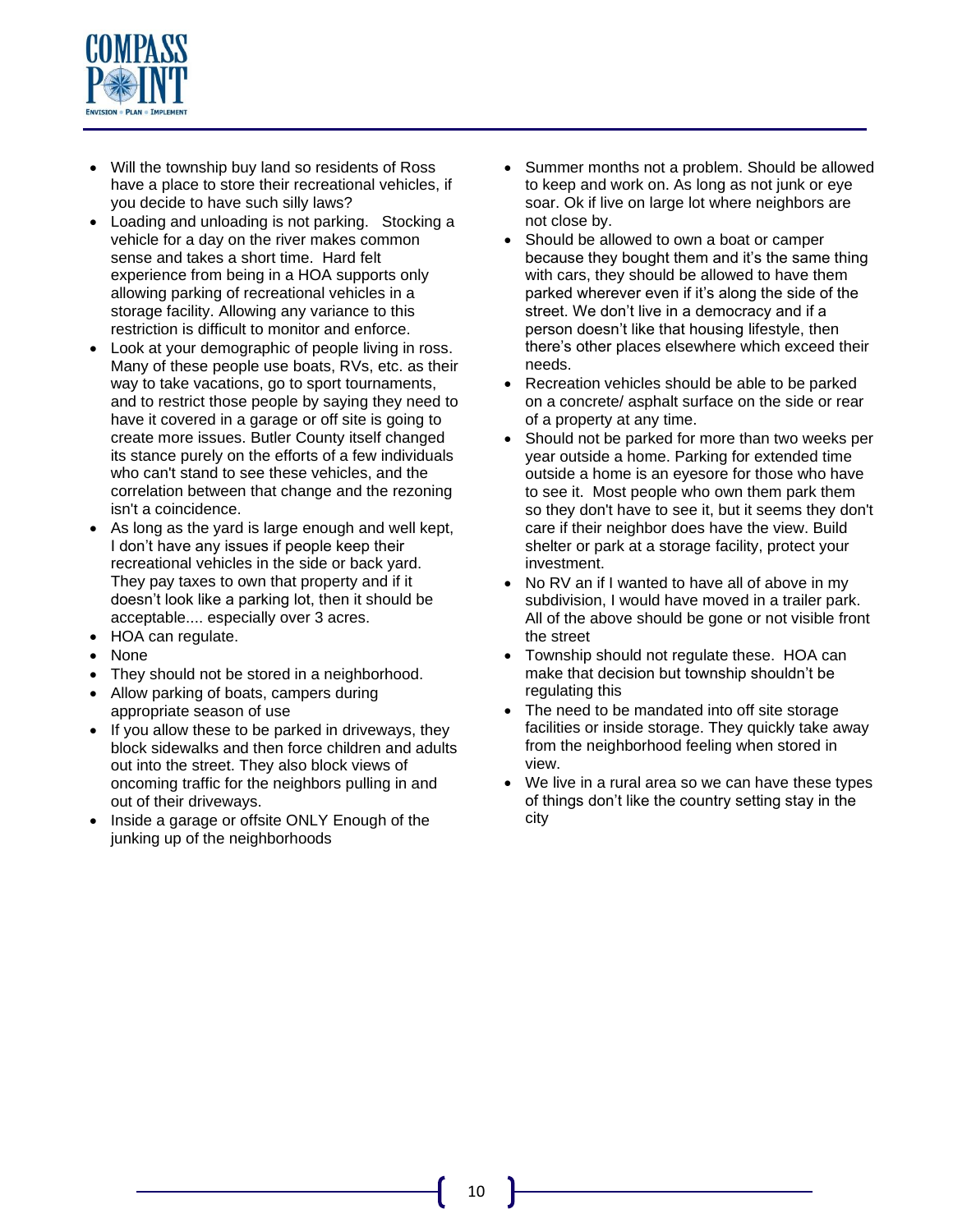

### **Question 8: Similar to the issues with recreational vehicles, there are questions about how to regulate trailers and commercial vehicles. Tell us how you would like to see the township regulate the parking and storage of different sizes of trailers and vehicles. The images are intended to provide an example of the general scale of vehicle being discussed. NOTE: Homeowner Associations (HOAs) can have more restrictive rules for such vehicles in subdivisions, in which case, the HOA enforces anything more restrictive than zoning, not the township. 387 Responses –** Respondents could pick multiple answers so the percentages will not add up to 100%



**Comments:**

- Again, nobody is going to tell me what I can and can't have on my property
- Let them be parked anywhere they need to be for however long. If you're in subdivision then they dictate
- You own the property do what you want with it!!
- Less than 24 hours
- N/A
- See note in RV section. Functional vehicles should be left without regulation.
- Same, if it's your daily work vehicle with the exception that it's not a huge truck and trailer. Use common sense!
- Appreciate the truckers who make the world move! Putting limits on a trucker parking his rig on his property is crazy! So many truckers in my area park at home. They have to struggle to find parking in the road. They should not have to fight to park at home!
- Their units, their properties, their business, unless moving into a HOA
- Why is it anyone's business what people park in their own driveways?
- I don't really have an opinion on this, as I'm guessing it's not even allowed where we live
- None of the above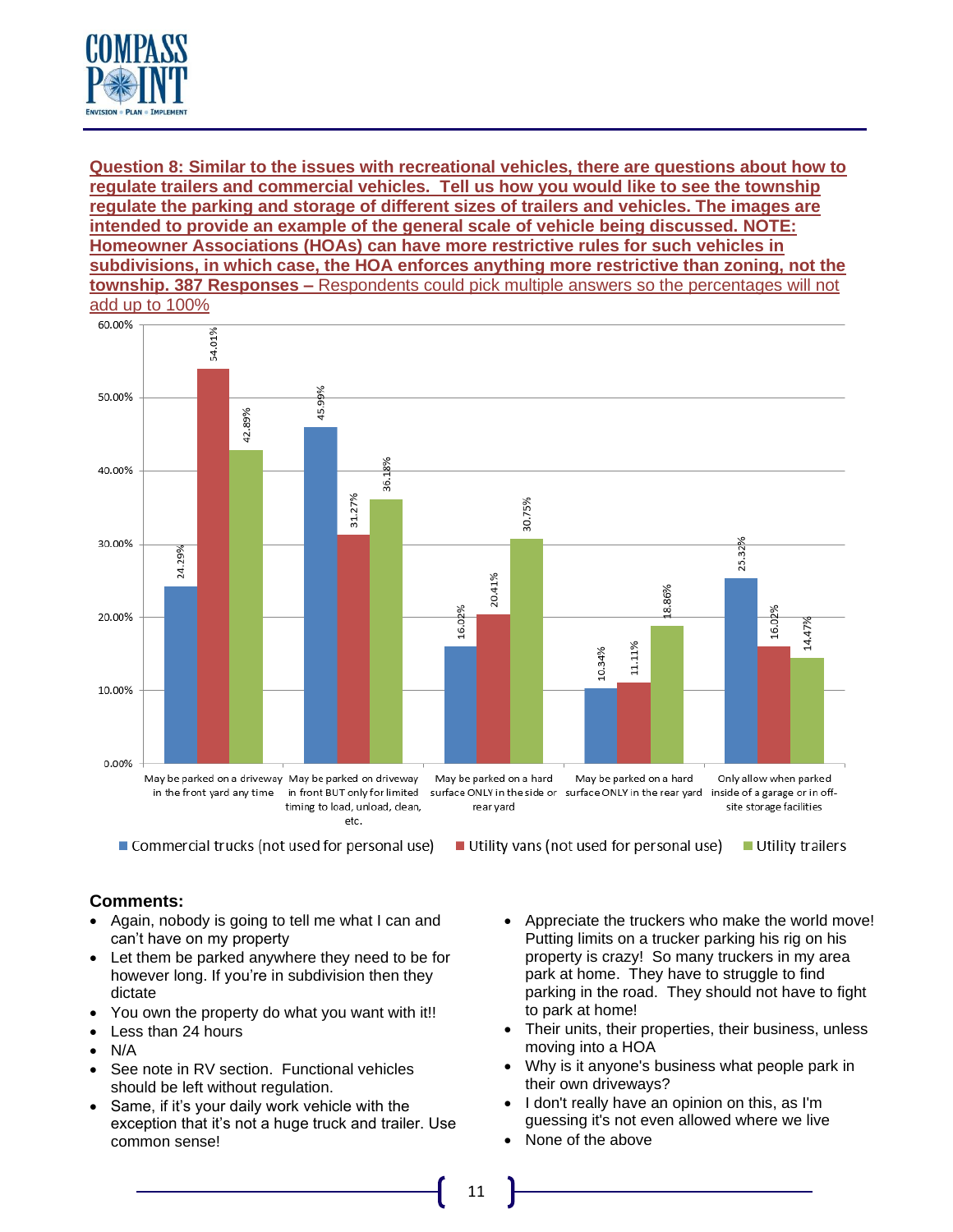

- I don't see how it is a problem if someone parks a vehicle on their own property, whether that is referring to vans, trailers, RVs, etc. There's no sense in putting in borderline HOA-type restrictions on an entire township.
- Again, I think if they own a large enough lot (1+acres) then as long as it's in their driveway or parked in back on a hard surface it's fine. Not to disturb the residents around them.
- Once again mind your business I'll mind mine. My property isn't your concern
- No new ordinances or regulations.
- See above comment
- There are many people living on Ross, who are blue collar, hardworking folks, I don't feel it hurts to have the above vehicle parked on a driveway -for however long. To me. It shows inclusiveness that anyone is welcome in our community, no matter how you - legally - earn a living.
- Again, less control, let people be.
- Not anyone's business but the homeowner. If you want an HOA MOVE BACK TO WEST CHESTER
- As long as sidewalks are clear you should be able to park what you wish at your residence.
- People may have no other choice than to park their work trailers on the street
- Again, why is this anyone else's business other than the property owners? Their land their rules. Ya know...freedom.
- All of these take away the "look" of one's property
- Again, we have a neighbor that has a trailer that is broken and it sits in his driveway.
- I am more concerned with property left in disrepair and unkept than someone wanting to park their RVs, trucks, and trailers in their privately owned driveway. Government controls enough already. If people want restrictions let them live where there is an HOA to control.
- See comments from line # 7
- I am more concerned with property left in disrepair and unkept than someone wanting to park their RVs, trucks, and trailers in their privately owned driveway. Government controls enough already. If people want restrictions let them live where there is an HOA to control.
- Again, loading and unloading is not parking.
- Let HOA s handle it.
- All three should not be stored at a house in a neighborhood.
- Same as comment above. These block sidewalks and views of traffic.
- These things should NOT be allowed to be stored in a residential neighborhood
- This also applies from the campers and boats question
- Your clarification of utility vans / commercial vehicles is very poorly described. Many blue-collar employees in the community have utility vans / commercial vehicles which are required for their employment. How can you tell them they are not allowed to park them on their property if they are required to have them for employment? I would strongly recommend you make sure this is clarified better
- utility van only on hard surface at the side of the house. Most backyards. back into someone else's backyard. Utility trailer, at side of house on hard surface. You should not give your neighbor the best view of your vehicle or trailer.
- Need to be stored offsite unless loading them for use in the driveway for a very limited time. Again, things like this ruin the neighborhood feel.
- Lots of business owners in Ross have equipment Should not have to relocate to run your business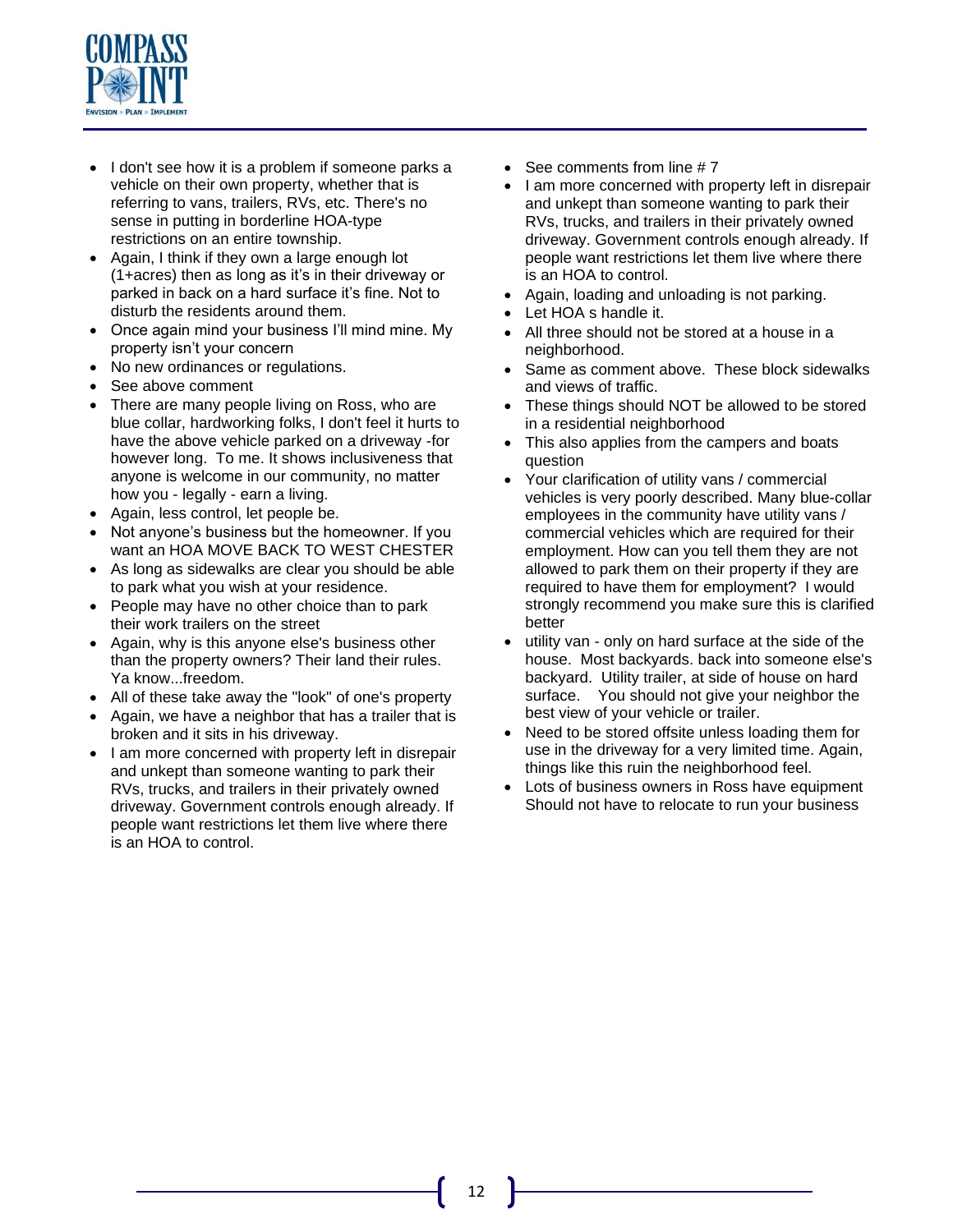

# **Question 9: What type of nonresidential economic development do you think the township should encourage? Check all that apply. 389 responses**



- It would be cool if we could strive to have smaller business/ restaurants with bands and live music where you can walk around and maybe have a DORA area.
- Retail only small business
- Community center
- Encourage? water. sewage?
- Regarding retail: would prefer independently owned companies vs. chain/"big box" stores.
- only request is another sit-down type restaurant NOT a corporate restaurant
- For the township to thrive and keep residents happy we need stores and restaurants in Ross. It's crucial to support local businesses. But not on a large scale. This township can grow WITHOUT big business coming in and making it not feel small town anymore.
- Ross has plenty of stores, restaurants. It's only minutes from Hamilton and Harrison.
- With limits
- Library to accommodate our growing district
- Need to slow down before we become the new Colerain
- We live close enough to all of the above and have some in the community already.
- A few different sit-down restaurants. We need a variety. More healthy food choices!
- Drive 9 minutes to Colerain or 14 minutes to Hamilton to shop we don't need that here!!!
- Stop developing. Keep Ross small and rural. We like it how it is and can travel to neighboring towns/cities for the services we need. If people don't like it, they can move to more developed neighboring towns/cities
- I think some growth in these areas is good as our town grows. But the economic development should stay in proportion to residential development.
- Family-owned restaurants (not chain)
- Small businesses only
- Grocery store only...Kroger
- Here for the small town
- But limited and preferably not chains.
- Leave Ross alone!
- Limited. 27 does not need to become the new Colerain Avenue
- Small mom and pop businesses. We don't need a hotel or large retail here.
- There are plenty 10 minutes away.
- Library would be great!!
- I would love to see an addition of a park or recreational area. (Ex: A YMCA and Library)
- Please do not push for large grocers. minimal growth.
- If you start bringing in more businesses, you are going to lose that small town feel. Everything that we need is about 15 to 20 min in either direction of Ross. No need to build anything new.
- Only one-story high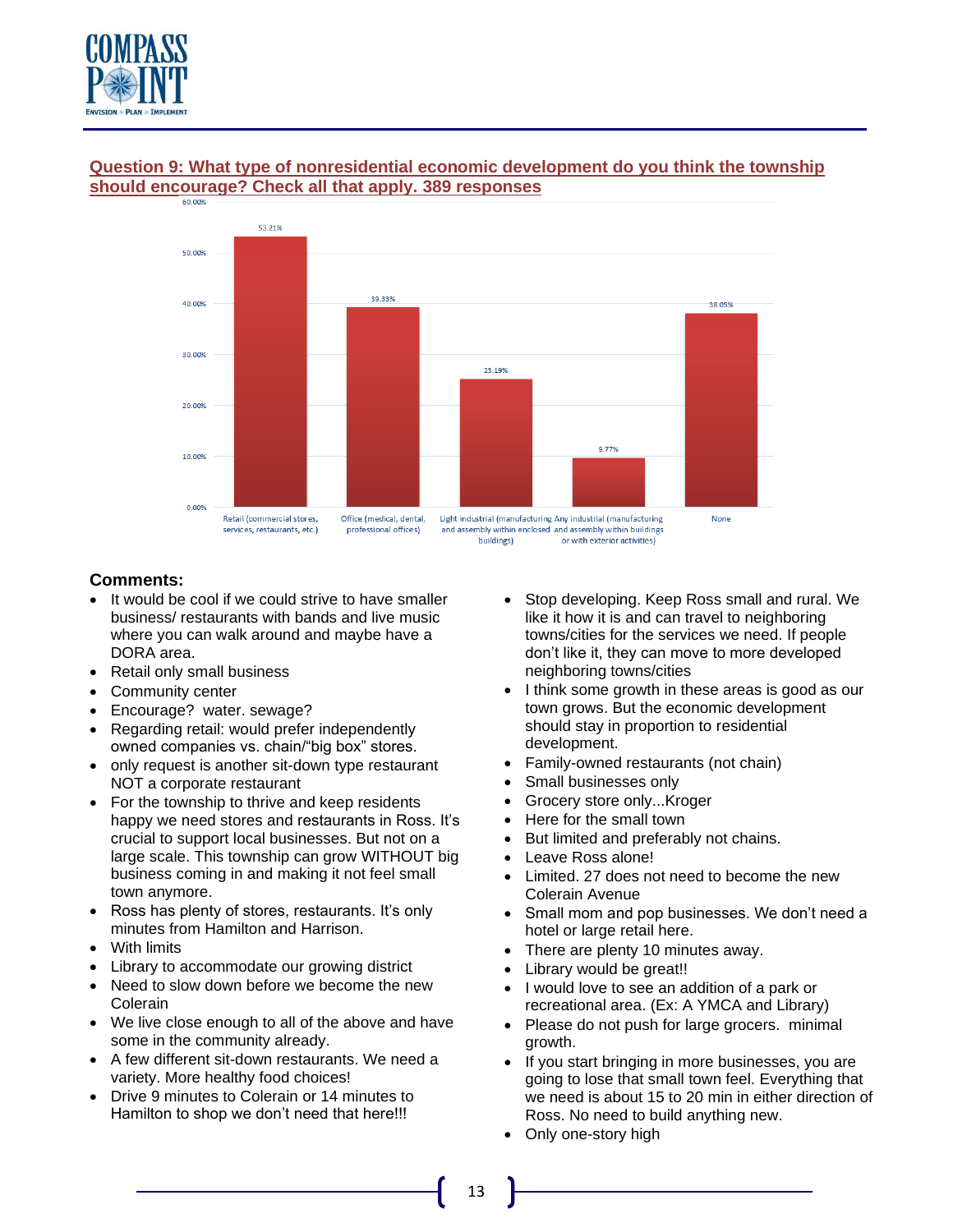

- Coming from living in 3 other states, Denver, CO, Lincoln, NE, Dallas, TX I have an outsiders perspective. Having been here now for about a year, although I do like living in Ross, they are definitely missing the boat when it comes to retail and restaurants. There's a unique opportunity to recruit some higher-end retailers, as there are lots of people in Ross that would probably appreciate that. For example, a boutique-type grocery store that carries organic produce (i.e., a Natural Grocer or Trader Joe's). There's a lack of that in this area. We also need a dry cleaners, liquor store, 3 - 4 upscale restaurants (brunch/lunch place, Mexican, gourmet pizza, bbq, some with patios), a few retailers, (that aren't Walmart), day spa. A place for people to congregate like an upscale bowling alley (see Lucky Strike), Also see The Shops at Highland Village in Flower Mound, TX. We lived near there in TX & they did a nice job with that area. As far as Dr offices, an eye care, veterinary care would be nice.
- Maybe a few restaurants only
- More than retail, I'd love a park similar to vacillate Green in Fairfield. A place with small business, green space, a playground, foundations or a splash pad and lots of seating. Uptown Oxford is another great example. We need a place for families to gather!!!!
- Perhaps small town locally owned businesses but no franchise!
- None
- Ross is a small town and needs to be kept that way
- No fast food, nice sit-down restaurants
- We are pretty maxed out with medicinal services and the edges of the township are full of industrial.
- It'd be nice to not have to go to Colerain as often.
- Nothing, we need to keep Ross Township just the way it is, period.
- I am not against people industry like auto shops and small manufacturers in rural areas. I do not want the main street in Ross to look like Colerain Ave
- Upkeep and support of the businesses already here. We don't need anymore; we are close to many urban areas with plenty of shopping and business choices.
- It's a small town and already has enough built up with the plaza where Elis is located and we have the new UDF and Family Dollar.
- Keep it the way it is
- Let Ross stay Ross. Please.
- We need more development focused on community engagement - a library, park, or community center would be a great addition to the township. Additional sit-in restaurants would also be nice.
- Agriculture
- Industrial only if it's outside of the downtown area and not near subdivisions. It could be up on 27 but I truly doubt that a bigger industry will build here.
- Smaller retail no large commercial stores (WalMart, Meijer etc.). No large commercial developments (Liberty Center).
- This should be limited to a certain number of each per area of the township
- rural is not commercial
- Jobs bring revenue and revenue builds communities. If we had our own ZR we will be able to tell and show all of the above businesses what will be required if they come to Ross Twp.
- Ross itself is a rural community. Economic development is a benefit for the residents of ross, but we aren't a Mason, a Springdale, or whatever else you want to compare to. If you lose the identity, you lose the successes of the community up to this point.
- We do not want any development. We like less people in the area. It just brings litter traffic and crime.
- Leave Ross alone.
- Small businesses!!! Large scale corporate type retail would be a pain, but a nice "downtown" area with small businesses and shops would be great.
- Anything that will generate taxes and lower the school district tax burden on the residents.
- Taco Bell or chipotle!
- Restaurants only
- It would be nice to have a few more restaurants however need to be controlled and not in excess.
- The town of Ross could use more of this for its residents and the town has come a long way but don't want this to be encouraged too much so Ross doesn't turn out like Monroe or Mason.
- I like to eat
- I am completely against any hotel being built in Ross.
- They should vetted and located appropriately, most likely on the 128 stretch or just off of 128, where most of the business is already located.
- Whomever approved Hendle tree service on 27 sure screwed up, that place is an eyesore across from the very nice medical buildings. God knows what is making its way into Indian Creek at the rear of their facility. It needs to be shut down and the property cleaned up.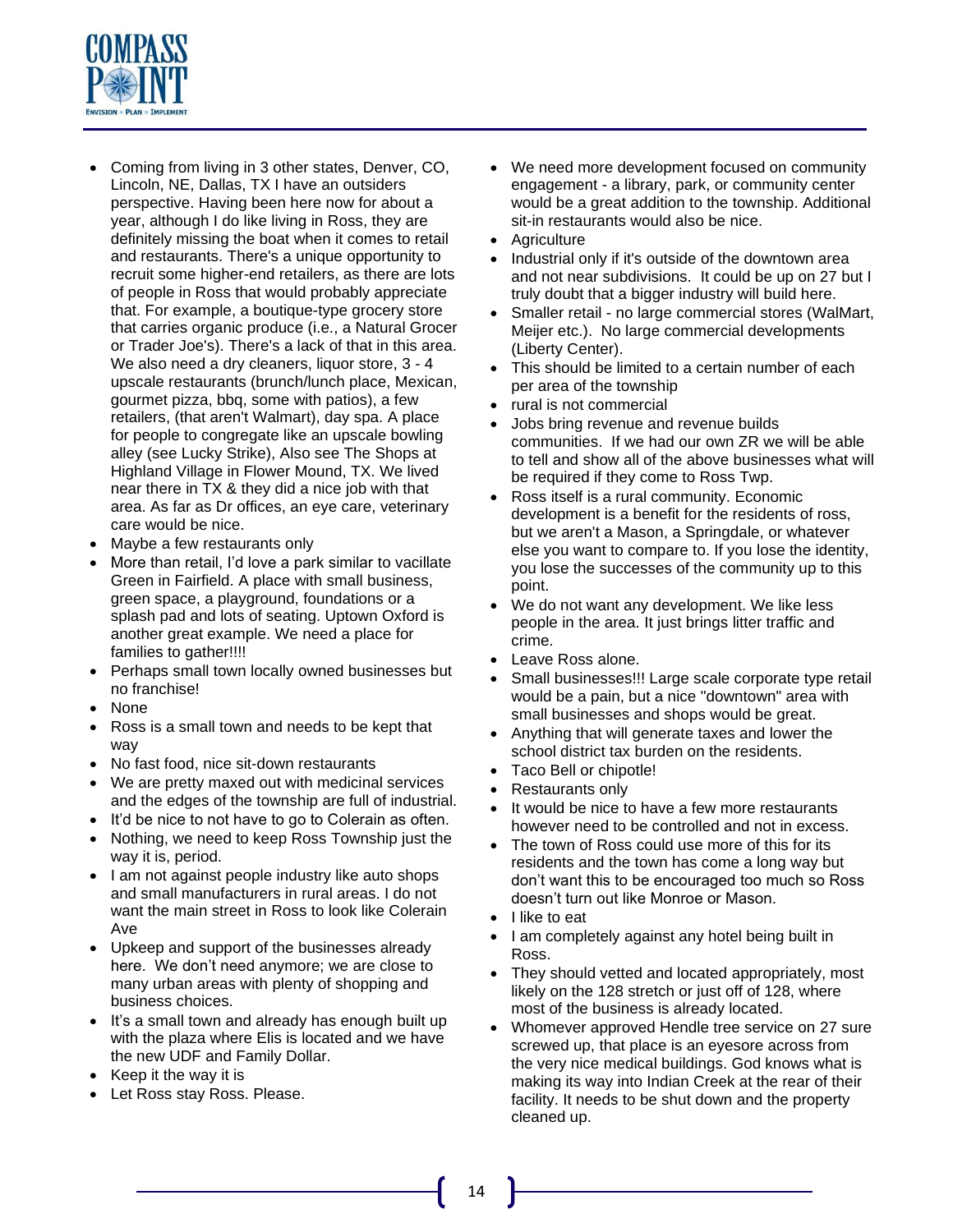

**Question 10: For parking lots that contain a lot of pavement, would you prefer to see more landscaping scattered inside the parking lot (landscaping islands) or more landscaping between the parking lot and the street? 365 responses**

### **Comments:**

- Maintenance of landscaping is a priority.
- Any kind of landscaping and green area is always more attractive if the room allows it. But shouldn't be forced if the size of parking lot doesn't allow it. For example, I feel if someone has a lot that holds 10



More landscaping inside the parking lot Interior More landscaping between the lot and the street

vehicles shouldn't need to do much with limited space. But if a lot that holds 50 cars should have islands and things to draw the eye away from a lot of cars.

- Why worry about the things like that, kept them clean and up to date?
- Make it easier to maintain summer and winter
- None
- Do we need parking lots?
- That's a waste of money. Open lots without all the curbs and trees are best, I think!
- No parking lots more woods and parks
- Nothing
- Control the storm water runoff
- Is this seriously an issue?
- Not really necessary if the town stays small. If we are planning to grow like West Chester than yes. But I don't want to see this happen.
- It seems to me, there are more important things to worry about than parking lot landscaping.
- We don't need big parking lots.
- Must be maintained
- No parking lots this isn't Colerain
- Both. Don't crowd everything in. Issue tho is if you only do it inside the parking lot chances are that's going to change and people will eventually just turn it I to more parking. So I say both.
- I'd love both. Why not?
- Why would you put such restrictions on new business?
- We do not want any development. We like less people in the area. It just brings litter traffic and crime.
- Stop.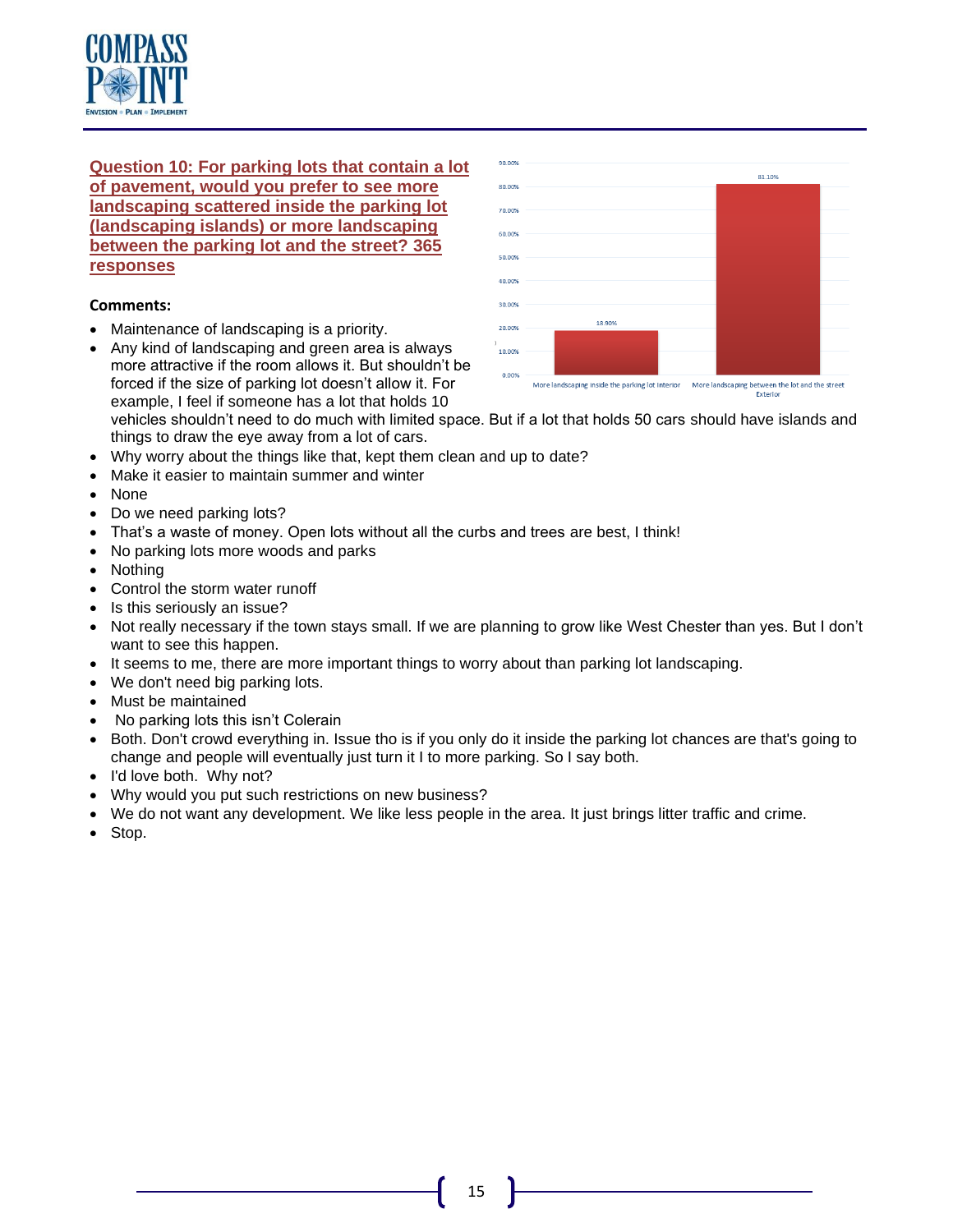



# **Question 11: Which of the following three sign types/designs do you like best? 374 Responses**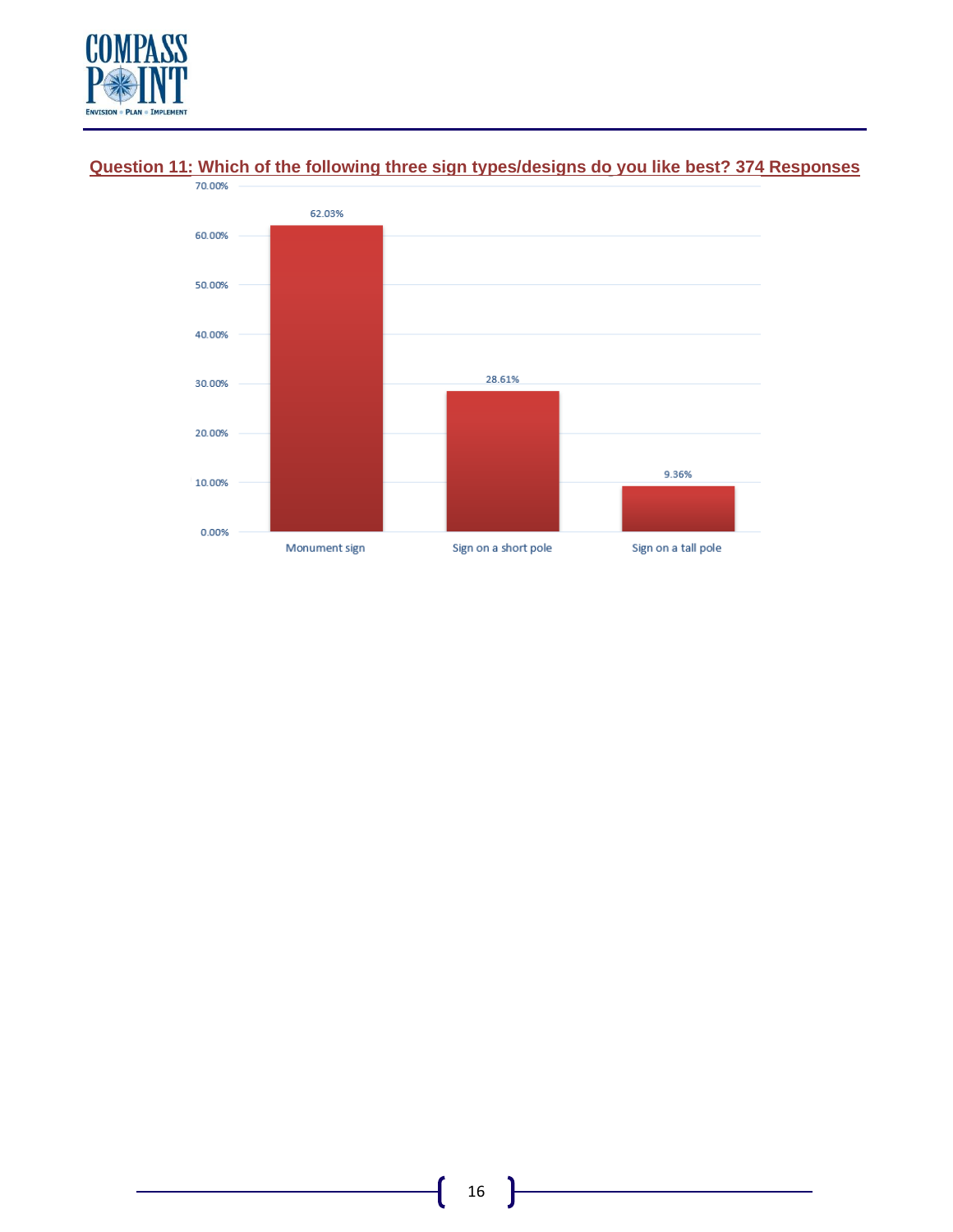



## **Question 12: What is your opinion about digital signs? 383 Responses**

- This is America, let the business owners decide what they like.
- I want Ross to stay country life! Digital signs are for more populated areas with shopping centers.
- Don't build more businesses
- We do not need a funded sign "police" bureaucracy put in place as a tax dollar drag. If the sign is functional it is ok. Broken signs should be fixed or removed within a reasonable amount of time
- None.
- As long as it doesn't distract drivers.
- After sunset they should have a night-mode to be more subtle and not cause light pollution.
- Short pole sign gives enough of a view and doesn't need a permanent base structure, plus it is less of a traffic hazard than a monument sign which can be so close to the ground that may obstruct vision pulling in or out of a business.
- No opinion
- They can be distracting while driving.
- Stop. No more.
- None
- Drivers should be focused on the road not reading a flashing or rolling sign.
- They look cheap
- This should be limited based on what is allowed in question 11.
- No bright or blinking signs.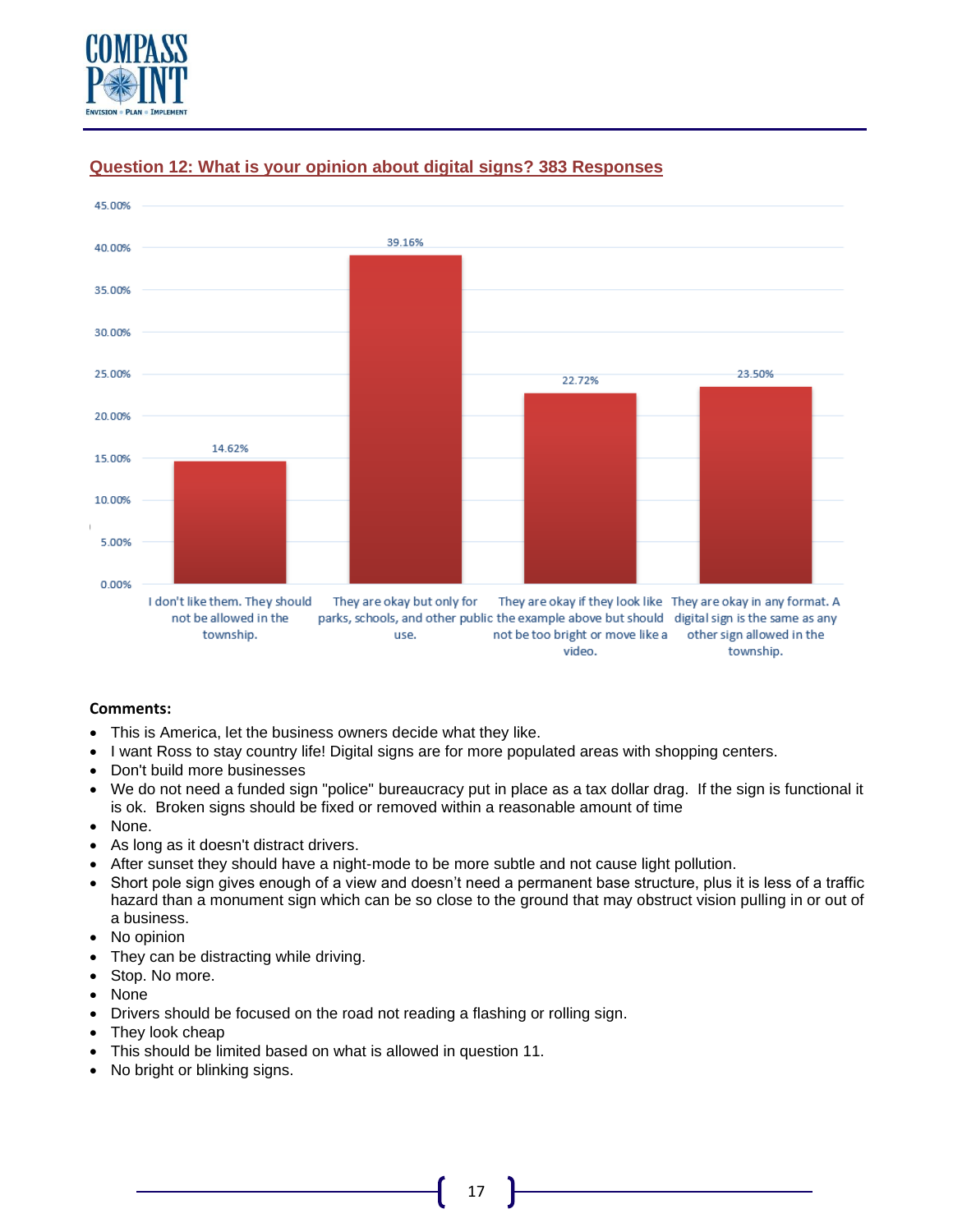



## **Question 13: Check the types of temporary signs that should be allowed in the township? 370 Responses**

- You should define temporary
- If Temporary I'm Ok with any type
- Who really cares?
- Depends on where it's located. Make it look nice and not restrict view
- Keep it country like.
- As long as they are temporary
- Let's keep it classy but still support our businesses
- We do not need a funded sign "police" bureaucracy put in place as a tax dollar drag.
- Nothing that looks trashy
- As long as it's not vulgar in some way, I don't think the type of sign should matter.
- None
- Really as long as it's not a major distraction or view blocker for drivers and pedestrians that may be walking any would be okay within reason.
- None
- I don't mind if they are temporary but one must ensure they are removed after a specific date/do not become permanent.
- Banner signs look very trashy
- We could grandfather those who already have pole signs.
- My only suggestion is to have something in place for having the signs removed in a timely manner.
- The main issue with temporary signs is that they are temporary and should be taken down. Suggest a time requirement for removal with supporting consequences if not adhered.
- None
- We do not want any development. We like less people in the area. It just brings litter traffic and crime.
- Stop.
- Banner signs only temporarily while a permanent sign is being ordered
- Who cares enjoy life?
- It depends on where the business is located.
- What is the time limit on temporary?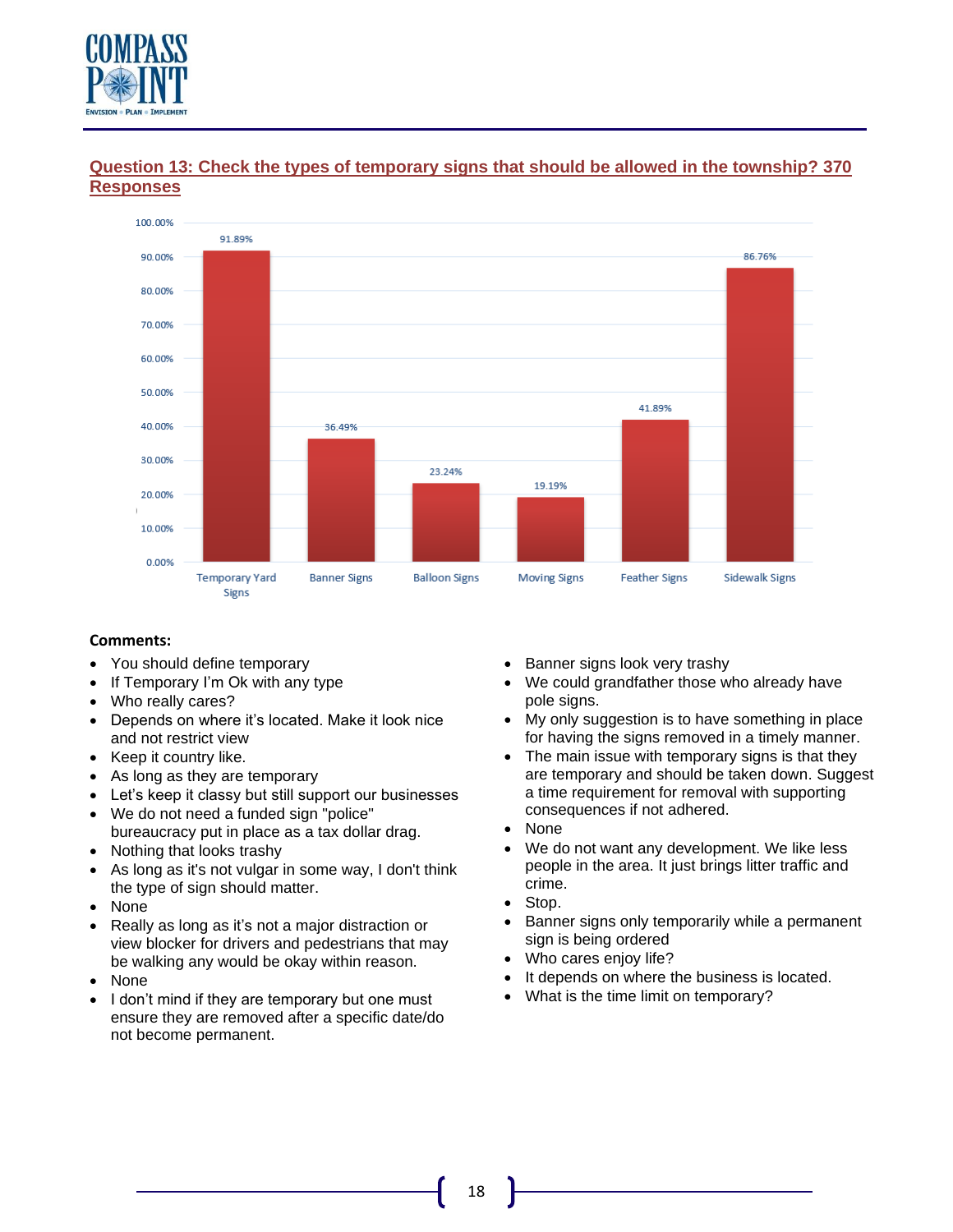

## **Question 14: What kind of opportunities do you think the township should be working toward in their planning and zoning efforts? 162 Responses**

- Plans should be geared more to families, and small businesses, with a small-town feel.
- Keeping the rural small-town feel
- Keeping more of the farm land
- Dog park, community center, walking trails,
- Bringing in business and affordable housing
- Stricter abatement of run-down properties.
- Small business to keep hometown feel.
- Keeping the small town feel but still move forward to more modern
- Offering more restaurant options, park space
- I prefer the smaller town feel.
- Community oriented spaces: park, library, rec center
- Stop building so many homes.
- Don't push this on the taxpayers we don't want all this in Ross
- Keep small and rural no bus line! No industry or other business built... use empty buildings available
- Saving rural communities
- Bringing bigger businesses To our town
- Attract more small businesses to the downtown area.
- They need a committee that's educated. It needs to be ran by people who have the same views as the majority of the township. They need to be able to keep the township growing without going "big time" but if it some person sitting there uneducated about zoning and doing it for their own view then they might as well let the county do it or have none at all.
- Small mom and pop type stores, restaurants, etc. No more chains!
- Leave Ross as is.
- Sidewalks throughout every single neighborhood including birdland / treeland
- Make sure of traffic. Ross trails already doesn't know what a stop sign is always rolling out on Layhigh! Police need to enforce more traffic laws!
- Nothing more Farm lands.
- Keep Ross looking nice
- park, library, YMCA
- Keep the area rural and little commercialism!
- family style restaurant
- Community entertainment similar to what Hamilton offers, coffee shop, wine tasting, candle making etc.
- Public land maintenance
- None, by developing a rural community, the point of living in a rural community is lost. If people want to live in the big city, then go to the big city, otherwise leave our community alone.
- There needs to be much improvement on public amenity: sidewalks, parks, public pool, etc. kids and teens need safe places to play publicly without harassment.
- Take notes from City of Hamilton revitalization! Enhance living and visiting Ross with public attractions and popular businesses: community center, Farmer's Market, festivals in town… develop a town identity location (Fairfield=Village Green, Hamilton=Main & High Sts; Loveland=Bike Trail area)
- None. No one wants change
- Less commercial. Keep Ross rural!!
- The township should not be working towards any new development
- Township should be focused on reasonable and manageable growth and improvement that continues to represent Ross Township's character.
- Slow down!
- Preserve land. Parks.
- If they do promote business, I'd prefer small businesses, locally owned. We don't need another grocery store, gas station, or fast-food chain please!!!!!
- Unique shops like Mad Piper. So cute and good!
- Preservation of open space and farms..... preserve the heritage of the area
- things that bring in money so they don't have to raise taxes
- Not much or it's going to be a City instead of a township.
- Less commercial
- Few restaurants and retail locations only off of 128.
- Keeping Ross economic prosperous while maintaining a rural or at least spacious appeal.
- Leave things the way they are!
- Keeping Ross small and rural. Stop developing
- More event planning like Brining back Silver Queen Fest.
- Keep Ross we are not Harrison or Hamilton leave it alone!
- Don't make competitions such as two burger or chili places. More inviting like the White Oak church looks more like a barn than a welcoming place.
- Leaving the rural feel of Ross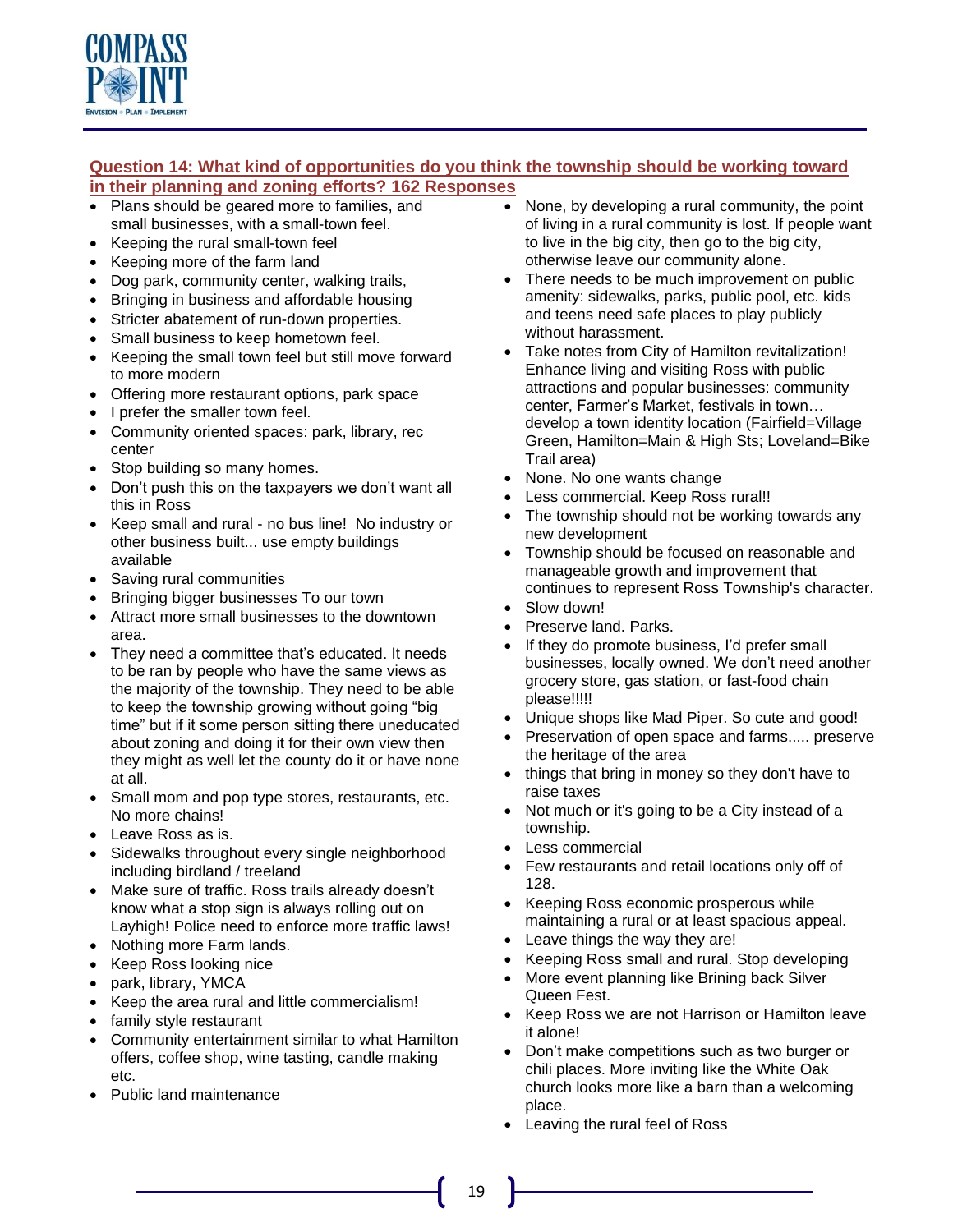

- Plan ahead for traffic issues. Walking path or trail is needed
- Less restrictions on small farm animals. Allow small numbers of chickens, rabbits, goats, etc. to be raised on residential lots. Allowing kids with 4h projects, small scale hobby homesteading, a couple of backyard chickens etc. Butler County currently requires more than 5 acres and zoned as agriculture to have even a small number of small livestock or a single chicken.
- Kroger!
- City water
- Grocery store. It's over 15min to get to the closest large grocery store. It would be great to have a community rec center with exercise availability/indoor pool/place for kids to be kids in the winter months.
- Need revenue earning business.
- More farms, less houses
- None, keep it the way it is.
- Nothing. Leave Ross alone
- Local park with playgrounds, venue space, and community center (for Ross community only), no sports fields. We have enough of them.
- Fixing the streets that have been damaged by all the heavy trucks going thru Dry Run subdivision
- Good judgement with curb appeal. Ross doesn't need much honestly but if things are going to change, keep it clean and classy
- Community center with a pool like Mt. Healthy pool
- Less is more. Keep our community small. Locally run business only. No national chains.
- Adding higher-end retailers, restaurants, grocery, so we don't have to go to Colerain to shop (unless we need to go to Big Box stores). Focus on keeping Ross unique and do boutique style places. Concentrate on adding some high-end patio homes for older people (with amenities) who want to get out of their large homes with yard work, but still want to be in Ross.
- They need to work on the water issues they have now.
- Keeping things rural
- The opportunity for the people who have lived here all of their lives to not have their community turned into West Chester
- New grocery
- Community gathering spaces! Playgrounds and places kids to play!
- Keeping things as they are.
- Dealing with the traffic issues. Traffic backs up multiple times a day on 128 at light by 27. Trying to turn onto Herman Rd is a nightmare. During school, the traffic backing up due to people needing to turn left into Elda and with no arrows at light, and steady traffic, will sit through 3 or 4 lights.
- Parks maybe? Not overpopulating with businesses but a few smaller office buildings or small strip malls similar to what we have now could be nice for the influx of personal businesses we've seen.
- I would like to see the township work on recreational development. two items that I would like to see is more greenspace and a YMCA.
- maybe one breakfast place, Bob Evans or something similar. nothing else.
- Keeping the town small and of good quality businesses, schools and parks. I'm not a fan of big growth. I will move if that is the plan. Let's improve what we have.
- Not taking more tax payers money
- Keeping the township small but we'll maintained
- N/a
- Business that will help those that already live here.
- Keeping ross from developing any further. Keep Ross small
- Keeping our rural farming community true to its roots. No big development. Wouldn't mind park development for families to enjoy.
- I'd like to see a mix of retail, different restaurants if possible - and affordable homes - apartments - I know that's a challenge with sewage issues.
- A better grocery store option.
- No new houses on less than 1+ Acre
- Leave it as it is
- No apartments or townhomes, doesn't fit with the area
- Parks with play areas for kids, dog park
- Preserving the land/greenery/open space and decreasing the amount of development.
- Putting in sidewalks from School Rd down to the light at 126 without interference and doing so on both sides. And sidewalks through the community neighborhoods. I see a lot of older adults and kids on bikes walking and riding on the edge of roads because there's no sidewalks. Walking is the best cardio exercise and for the median age of residents a lot walk for health reasons.
- Community space like parks and bandstand
- keep it the same
- Affordable housing
- Keeping the rural charm. Limit development so not to over crowd schools and devalue property.
- Nothing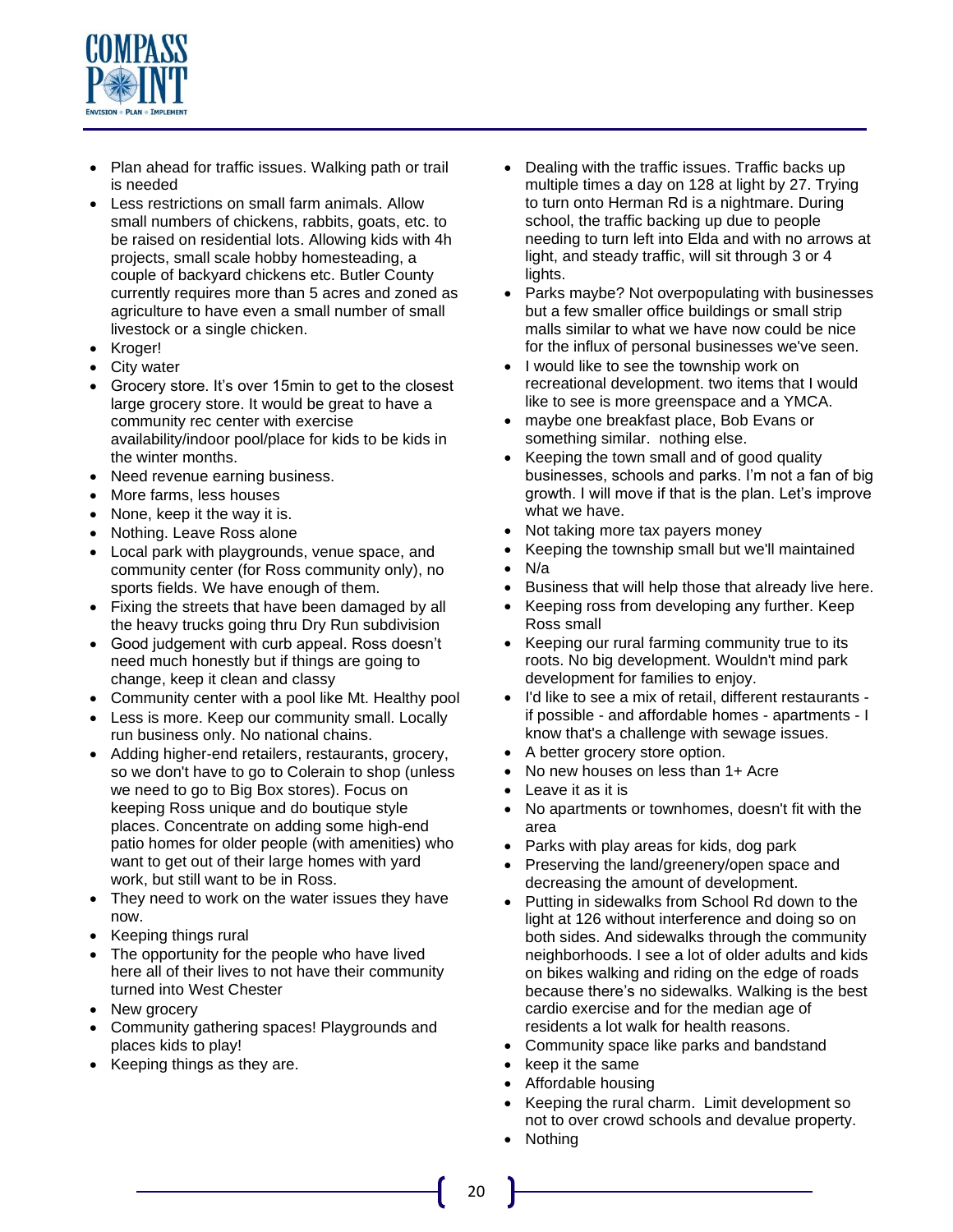

- No parking on both sides if a street, like on Longhorn. Ban kids driving golf carts and small kids on motorized bikes on street.
- Keeping the rural feel. Don't need grocery stores, hotels or more restaurants. We aren't that far. Don't want to see us become Another West Chester or Liberty Township.
- Keeping a small town
- A mix of greatest tax profit businesses and small businesses (sit-down non-chain restaurants, breweries, distilleries, photography studios, salons, experience-based crafting etc.)
- Community center (workout facilities, after school activities, pool etc.)
- More opportunities for community engagement and entertainment - give residents more local things to invest their time and money in. More bike-friendly access would be nice too if the infrastructure could support it but that can be challenging to retrofit.
- Agriculture
- Let small businesses in and big businesses out.
- We need a "town square", with small shops and restaurants with outdoor cafe seating.
- Keeping it exactly how it is.
- **Restaurants**
- A significant amount of land should be designated as land, where nothing can be developed. I am not a fan of a few developments by Larry Thinnes' real estate group that is controlling large lots and packing in as many homes as they can for a profit.
- We need a good condominium complex or apartment complex.
- Creating spaces to create community. For example, Fairfield on the green and the uptown space in Oxford. A place for people together and people to meet
- To keep things culturally even. Don't try to get too big city; I moved here to get away from that.
- Amenities that will help better the health and wellbeing of the residents/students: library, park, community spaces, etc. Encourage small businesses, focus on slower but higher quality development.
- Maintaining rural Ross
- Community space
- People having yards cut at least once a month
- I think they should be focused on keeping the small-town feel, and avoid large commercial businesses.
- A community center for residential use.
- Small business, mom and pop coffee shop.
- Parks
- Get the zoning regulations done as soon as possible to avoid Butler County Zoning from allowing Ron Coffman to develop the Burns Farm with unacceptable buildings. I do not want future Ross developments to look like Harrison Ohio developments.
- Nice balance of controlled growth while maintaining suburban/rural feel.
- There was a planning commission that gave a great plan for the Township but the Trustees didn't go forward with it. We can never allow another building as tacky as the Family Dollar store be built in Ross. We have to have a high standard like they do in Lebanon and other communities. We are going to grow with Spooky Nook, without a doubt. It is imperative that we do it with a vision to make Ross a community that has grown but still has that hometown atmosphere. To live in Ross is not cheap so we want to make sure this vision makes our town look more like a Loveland, Lebanon and Madeira. We don't want to end up like downtown Mason which has horrible sidewalks and don't support their local businesses. We want a look that is classy. We can't allow any more buildings like the Family Dollar store spring up in Ross. We will have growth in 2022-25 due to Spooky Nook and the Burn's property.
- I think the township should be in local control of our township. Keep in mind the wishes of the residents. Any large-scale development should be avoided at all costs. Once that land is developed there is no turning back and we are stuck with whatever lands there.
- No opinion
- Development is coming to Ross Twp in a big way and with it will come the Opportunities. Twp leadership needs to get in front and Lead the growth of our community by supporting the Zoning Commission and the actual Zoning Resolution. Overall, we all want the same things beautiful homes, goods and services, parks, excellent schools, maintained highways and streets and safety.
- Single family housing and small service business. Would like to see a YMCA, senior center, assisted living.
- Focusing on the community and ways to enhance the rural aspect of the community. We don't need to be sitting here asking ourselves if we allow RVs or not. If we're going to do that, then I'll be happy to nitpick at every little thing I don't agree with in my township and raise petitions for change.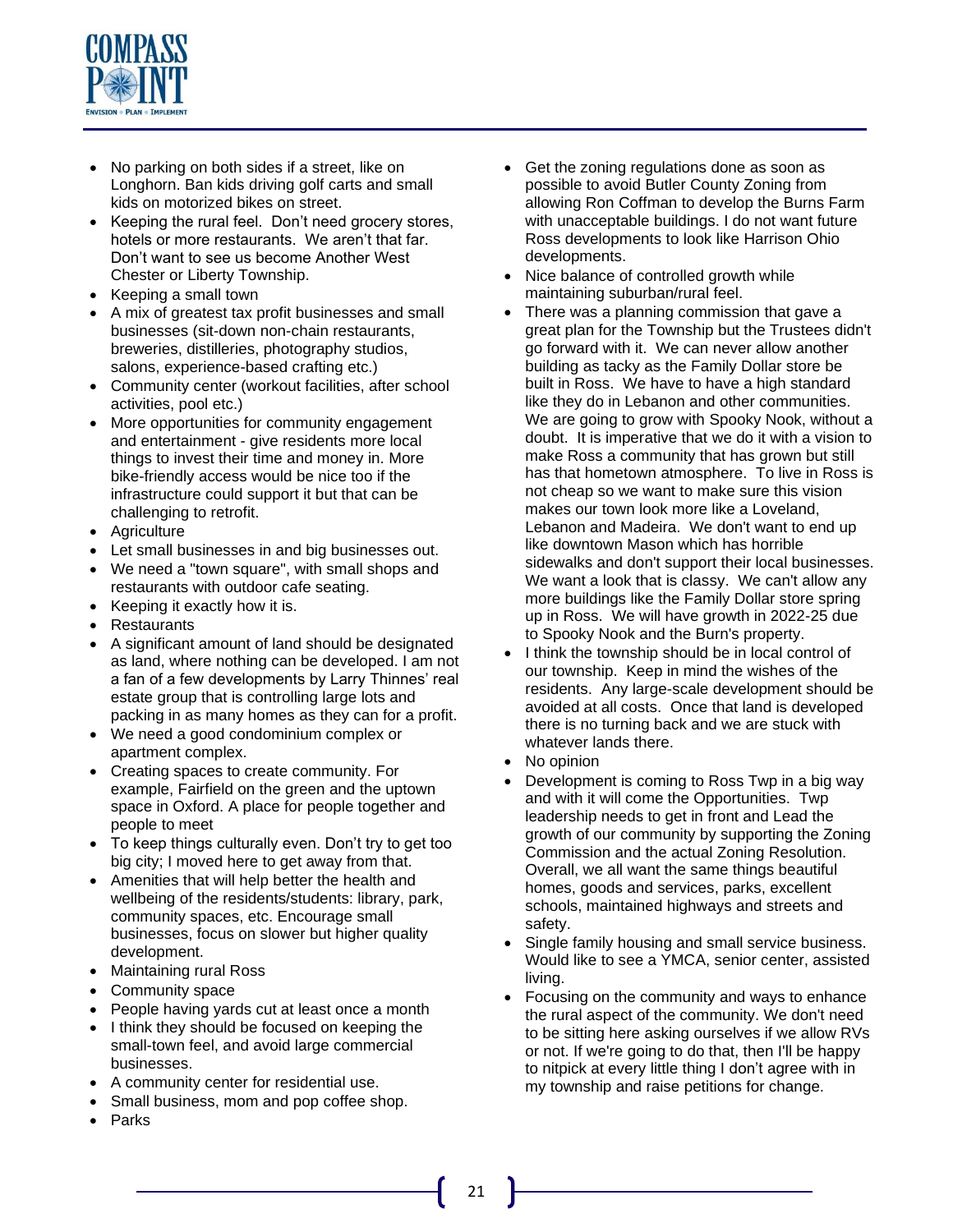

- Assisted living facilities, patio homes, one family houses, some condo residential housing, community center, small businesses and restaurants.
- Stop the growth
- Less dense population.
- None
- None, leave Ross alone.
- Keep Ross small and quaint
- Keeping ross, a rural community
- Smart, sustainable growth with a core business district
- Utilize the fact of spooky nook going to Hamilton. Have restaurants and businesses for the tourist.
- Keeping the Township small.
- Cleaning up what is already here.
- Getting major businesses to pay taxes
- Safety. Requiring sidewalks and crosswalks. Street lighting (not the old pole style but nicer community type). Also, activities.... like the fire department does on the 4th of July in the back road community. Allow streets in the communities to shut down for big holiday celebrations that involve the community. Keeping the community feel small is important for the people resistant to change. You do that by bringing community members together through community events.
- Remember to allow space. Move back off roads for growth and road widening.
- Places for Seniors to continue to live within our community without the burden of yardwork or other major maintenance.
- Retaining small town rural feel
- Keep the standards high and keep Ross respectable.
- Maybe focus on the small-town charm retail and restaurants.
- More jobs, more retail and restaurant, more landscaping and better sidewalk pavements and fixing potholes, better street lights and fixing I-27 since it's known as one of the most dangerous highways.
- There is no way to it so move if you don't like it
- Opportunities to increase business so income for services can be paid through them bs taxing residents more
- parks, fitness/recreational/public pool (something like Oxford has), restaurants
- Infrastructure plan has to be in place. (Sewers, roads, future traffic, etc.) Have to have a vision.
- Making the main part of town more aesthetically pleasing and increase opportunities to shop more locally.
- The committee should be communicating the benefit to this change. I have not seen a positive comment about this so I'm not sure why the commissioners feel this is something the community wants.
- A fine restaurant, nicer homes, viable businesses, library,
- Nice upper scale options
- Open to the public
- Keeping our rural image but continue to develop with the majority residential vote
- Opportunities to encourage small and locally owned and operated businesses.
- Not let it turn into West Chester keep it small
- Have all nonfunctional vehicles not stored inside a garage removed and taken to scrap yards. There are too many abandoned vehicles on properties these days. They ruin property values. All buildings that are falling into disrepair should have the owners fined until they have to sell the property to people that will indeed maintain it properly and not create eyesores.
- Attract families with single family homes. More stability for tax base and schools. Rentals are a problem.
- Should be working on cleaning up run-down areas and over areas Too much junk on for Land.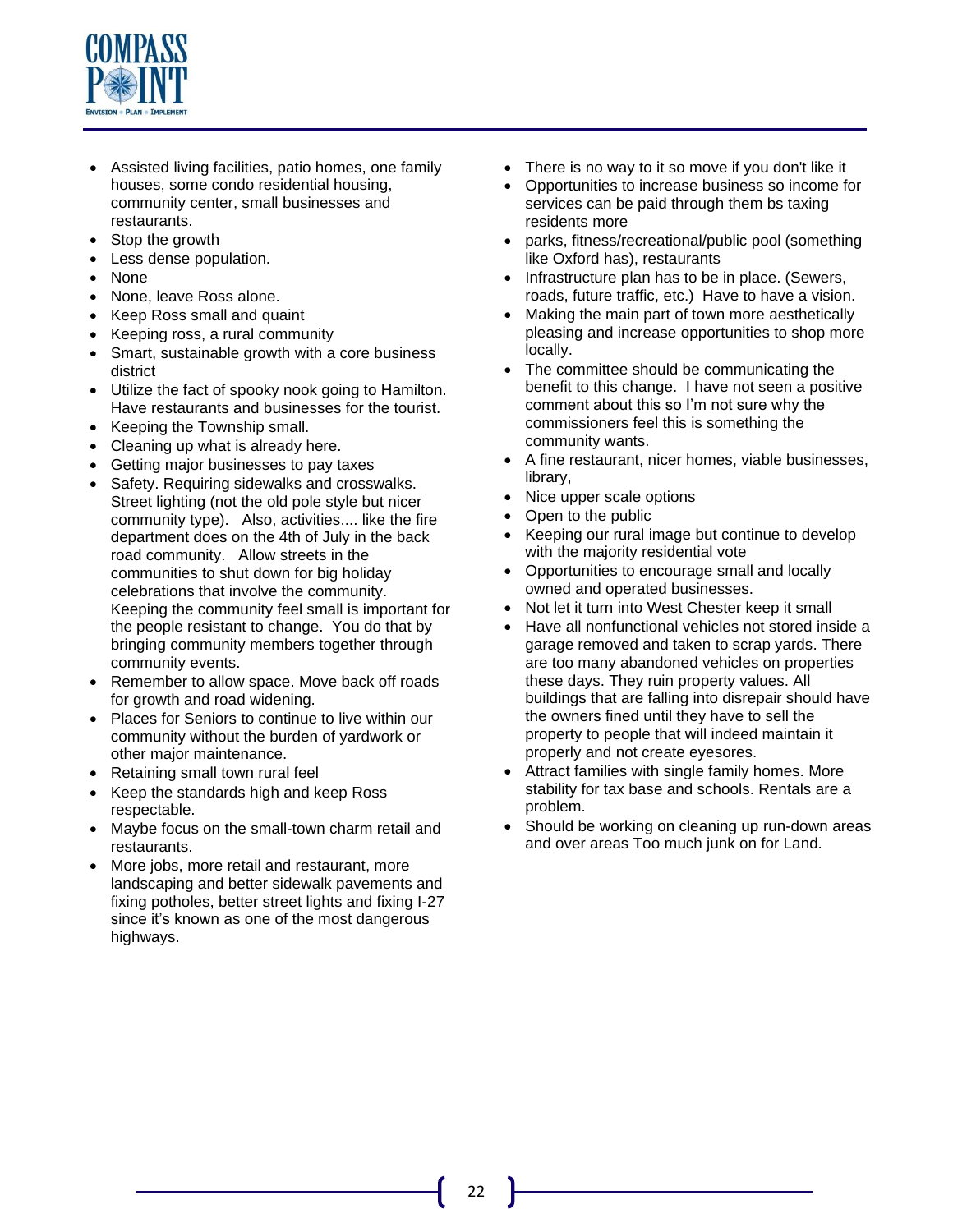

## **Question 15: What concerns or issues do you have about future growth or zoning in the township? 209 Responses**

- I am concerned that Ross will lose it's rural, small town appeal if too much larger construction projects are planned. We don't need another "Colerain" here in Ross.
- Just getting too big and ending up like Colerain
- I would be reluctant to see every available parcel sold for homes.
- No tall buildings. Over 3 stories high.
- Too much traffic
- Would not want it to be like Colerain with many lights and places of business.
- Over population and traffic issues
- No apartments or multi residential living
- That old ways will inhibit growth
- Mostly infrastructure that does not support growth.
- Do not want to become too commercial
- beware of what you ask for
- Getting too big. Too many dollar stores. Mega churches.
- Too much growth. Providing mall strips, attracting too much traffic into the township
- Too many houses being built  $=$  more kids  $=$  less space at schools
- Traffic and the school population getting larger. I want a smaller populations in school and town.
- Traffic, overpopulated schools, loss of rural charm, increase in litter
- To many residents will not make it what it is now.
- Added extra traffic it takes away from small town you can't tell home owners what they can and can't do on their property
- Future growth bringing in lower income housing and crime
- Bus line and crime
- Biggest concern is ross becoming another commercialized town with apartment buildings and retirement centers and other corporate retail....NO THANKS TO ALL, STAY OUT
- No rental properties Slow growth please
- Keep out the Apartment buildings
- I would prefer not to have a lot of large retail, chain or box stores in the township.
- I am interested in small growth, but concerned about traffic for our main roads.
- The town needs to grow.
- Traffic flow; crime control; schools
- Would like to see slow growth to keep the community's small rural feel.
- Turning it into West Chester will be a disaster
- No bus lines
- Too many money driven decisions
- Ross will always have to grow and have its little economy grow and be able to prosper. But not at the expense of selling out to big corporations. I do NOT think we need any big hotels condominiums or apartments. I hate to say it this way but it brings in trash and brings down property value. Housing and small businesses is needed. I do not like losing the farm land around Ross. But it's inevitable. But to keep Ross with the small town feel that I have lived in my entire life....39 years. It can grow with single family homes. And small businesses. It's worked this long and can continue with good zoning and township leadership.
- Putting in too many neighborhoods. If a neighborhood must go in, do not allow for those all siding 3 window houses, that look terrible after a year.
- We don't want to be Colerain or West Chester
- More traffic and not obeying the laws
- We moved to Ross for a country like setting. So, nothing needs to be built out here!! Hamilton and Harrison are both minutes away.
- Use great planning keep buildings nice
- limited commercial growth
- Concerned about development located at 27 and Hamilton New London.
- overcrowding. reduction in property values
- Too many low-income housing projects. No apartment buildings.
- Concerned with the possibility of small rural town feel. Do not want to be another Colerain Ave. Traffic/safety flow with multiple schools on 128
- That it will not remain in good taste
- I'm very concerned with the rate in which our community has changed and developed. The more desirable and larger the community grows, the more undesirable and delinquent citizens it will attract. People that have been born and raised here are not happy with the rate our community has changed, nor am I. I love living in a rural community and Ross is moving away from that.
- There will be a huge housing boom once the Burns farm, and the farm at the corner of Ross Hanover and Black road is developed. The schools won't be able to handle the influx of students, and the road will be congested with traffic. All the exact same things that happened in Harrison
- Turning this area into another Liberty township. Keep Ross rural!!
- The township does not need to increase in size or attract new development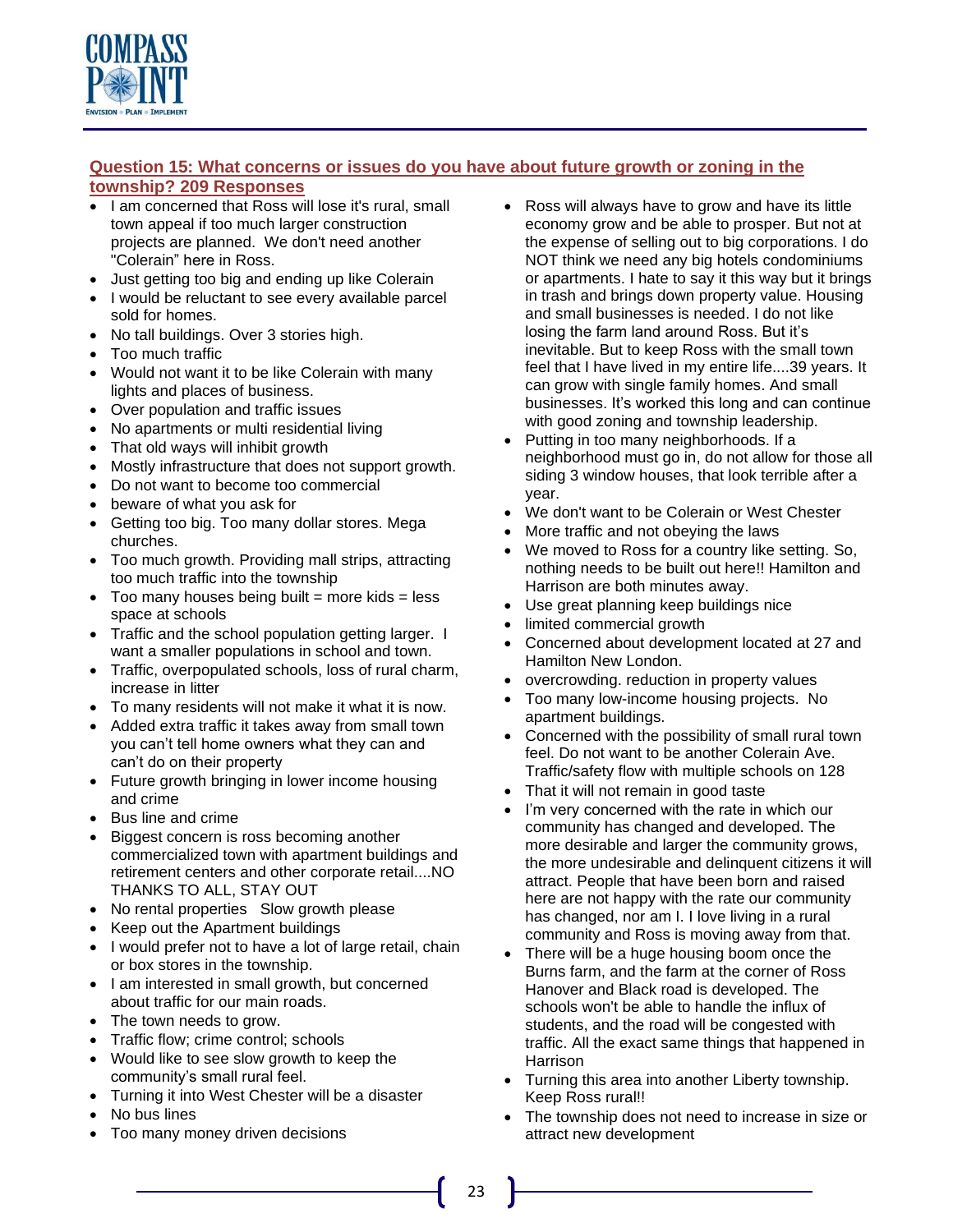

- High density housing developments that create cookie cutter neighborhoods. Also, a concern is for zoning boards that overstep and do not represent the feelings of the majority of the residents.
- We are growing too fast.
- Going to be WAY to crowded, too much traffic and will no longer be a "small country town".
- There needs to be additional business for the growth and support of the community but it's important to know when enough is enough and ensure diversity of those businesses. Too many of one type of business makes no sense. It's also important to maintain the clean look of the community as well if additional businesses go in. There should also be off limit spaces for businesses to help maintain the feeling of the rural atmosphere that was a draw for many of us to the area.
- Too much will ruin the township and what draws people to Ross in the first place. It'll just become like all the others.
- Want to stay small and not bring more people in. So, it's not so busy around town!
- Need to keep our township a small rural town.
- It'll Be another Miami Colerain.... people Came here To escape, Look how that area is going to hell. Why would you recreate it?
- Traffic issues
- traffic needs to be addressed from the beginning
- It's a township and not to big so leave it that way or you're going to be just like everyone else and bring more trouble to the township.
- Traffic, low income or section 8 housing, apartments.
- Traffic flow/ congestion. At certain times of the day, traffic flow is already becoming difficult and, in some areas, there is limited space to expand the road without taking over someone's property. (i.e., Hamilton-Cleves and Rossgate Court intersection)
- Overcrowding
- No new subdivision, no new Kroger's, or Walmart the small-town feel is the reason 99% of people that live here moved here!
- We're becoming Colerain
- Stop development. If we keep developing Ross, it will bring more traffic and movers to the area, along with possible crime. We will eventually not have the small-town characteristics we know and love anymore. We have no problem traveling a short distance to neighboring towns/cities for services.
- Losing its small-town appeal
- Ruining what ross is! My in laws have lived out here for years. And I grew up coming out here to friends always loved the small-town feel. Why turn us into every single other surrounding town/city? If that's what you want.... then move to that.
- That we end up like West Chester or Fairfield.
- Keep Ross we are not Harrison or Hamilton leave it alone!
- Ross should be a rural farm small town. But with houses more land is being used and people are coming. Residents hate it and crops are going down.
- I fear economic growth is going to start happening too fast with what I'm hearing for plans across from Elda. We have so many places within a few minutes driving distance in any direction that we don't need a whole lot more in Ross. However, I know with population growth comes change. I just don't want to see the change come too fast and change the great things about our town.
- Want to leave the rural feel of Ross/ not commercialize
- Traffic. I am fine with commercial development as long as we plan ahead for traffic
- That there will be too much growth and development.
- Why move to the country if it's going to change?
- Keep the small town feel and not over develop
- None
- Overgrown and cheap like Harrison...Houses too close together, built cheap
- Our schools/roads are not equipped to handle more traffic. We can't keep building more homes without taking this into account. Our Elementary schools just had to open the intermediate school...which many were against.
- I do not want apartments or multi-family homes here.
- Overcrowding and losing charm
- We have lost our rural personalities, more urban we get, more urban issues. There have been shootings, tagging, drugs and prostitution, that's what we want???
- School is already oversized; town is too small for more houses and people
- I'd rather it stays the way it is; we don't need Ross to get any bigger.
- Keep Ross small. A small well-organized street of non-chain shopping and dining would be nice but not a busy strip or franchise restaurants and dollar stores.
- I worry that the township will get too large and put a strain on the school system.
- Leave Ross alone!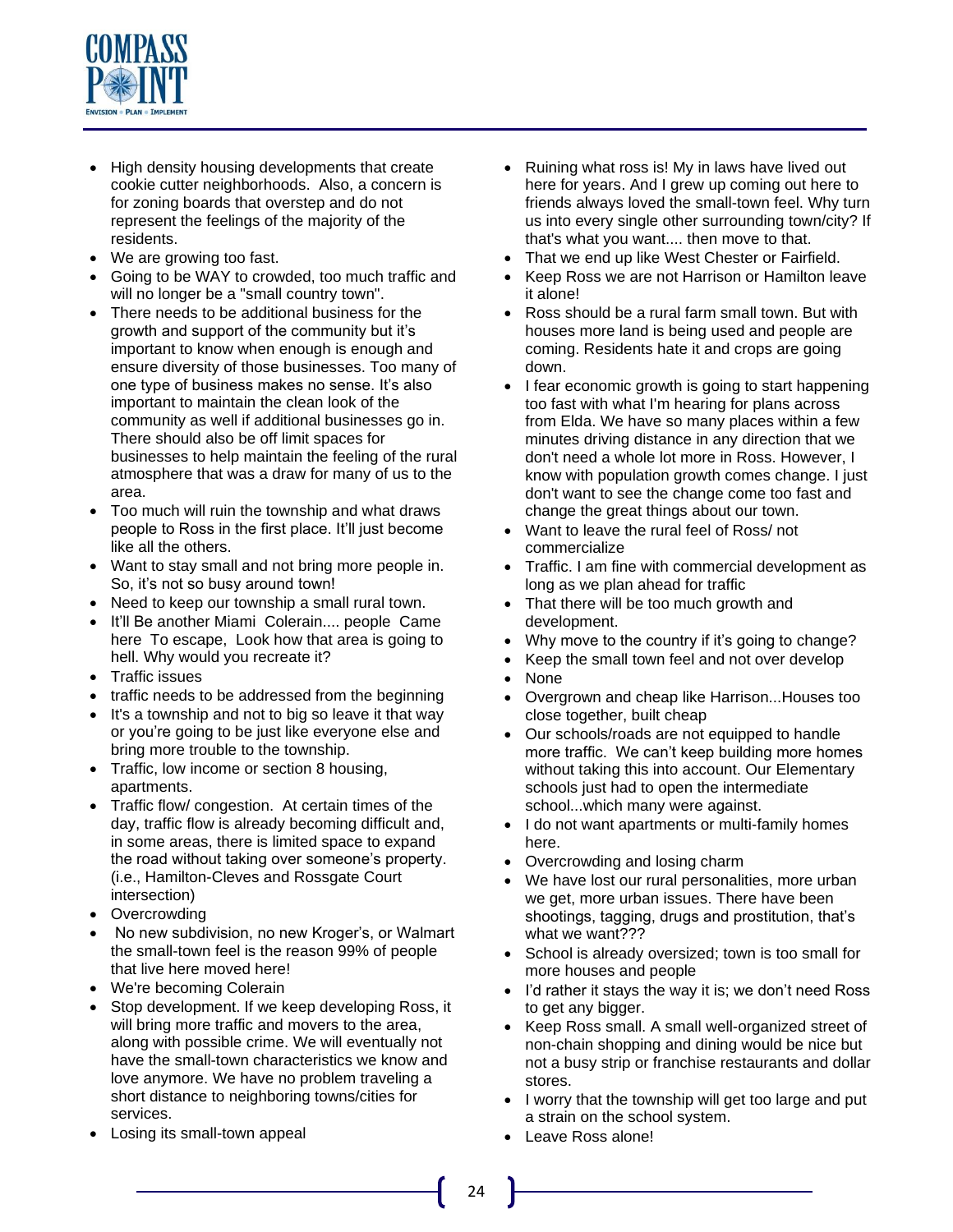

- Local traffic is getting ridiculous. Feels like Colerain township during rush hour. Please redesign intersection at 126/128/layhigh with turn lanes and arrows. Expand 128 at minimum to include a center lane so traffic isn't held up when cars try to turn left.
- What to remain a small township.
- Traffic in Ross could easily become a nightmare
- Growing too fast for the schools causing more school buildings and more taxes.
- Too many businesses just off 27 on 128 causing congestion
- Worried about the school being full. Too many neighborhoods.
- Just that Ross doesn't become the next Big Box shopping destination. Also, quit adding fast food chains. There are plenty of "faster type" healthier food options that can go in besides Subway and Wendy's. Nicer sit-down restaurants would be awesome, so we don't always have to go to Big Bulls or Eli's. Not discounting those places, but that's all we've got.
- They need to work on the issues they have now
- Too big growth too fast.
- No section eight housing
- No big box stores or retail or restaurants!
- Becoming another Colerain Avenue. I moved here for the rural, country, environment.
- Multi-unit housing and traffic. Ross is already overcrowded with the current infrastructure and school system.
- Potential overpopulation of businesses and/or dense housing-- as long as we don't push to overkill and remain rural, I see no issues.
- I am concern that the increase development will make us lose the small time feel. Another issue I see is that the township needs to develop a plan to deal with increase traffic as the community continues to grow.
- to many driveways/store entrances dump out on main road. A side road that they all exit to would be better.
- I grew up here moved away and came back after 16 years of being gone to raise my family because of the great small town it was and has been with some growth and great schools and parks! I lived in West Chester and Norwood and moved back here to get away from all the traffic, overcrowding, incredibly high taxes and have a breath of fresh air. I don't care to drive 10 minutes to get to a store and shop... we have plenty of places to choose from in Hamilton, Colerain and Harrison.
- Overcrowding and raising taxes
- Definitely don't want to be in the city, that's the whole reason we moved here in '94... overcrowding, more traffic, more litter, more crime
- Ross is being to developed. The majority of people live here because it's a small town. Bringing in a lot of businesses or housing will destroy that.
- Congested busy roads. Overcrowding of businesses and residential properties.
- Becoming too commercialized
- Bringing in businesses to draw visitors or increase traffic of those who don't live in township.
- We moved here because of the small town feel and look of Ross. We are against further development
- We live in a rural country setting. Hoping it remains preserved for many generations to come.
- Growing too quickly or letting what we have fall apart. Redevelops what we have don't make our beautiful fields into a parking lot.
- I fell there needs to be more inclusiveness and think there should be, if possible, a mix of citizens on a planning committee - not all realtors or "money" folks but every day, mix of age citizens input.
- I just don't want to see it to become Luke Colerain Township. I love the small town feel of Ross. I know change will happen and some is necessary but please be careful what does change our awesome community.
- Traffic, especially the area from IGA to BP
- Increased traffic, bringing people from outside neighborhoods, lose the small-town feel. We moved to Ross for the way Ross is. If it's not broke don't fix it
- We area already at capacity
- Road capacity & school capacity
- We live in Ross because its rural, let's keep it that way
- Population control, and our community becoming an urban area like Harrison. Our schools would be over run, and we would lose the small-town vibe that we love.
- Over building the community will bring in more low income and that brings in the higher crime rate. Its statistically proven. People move here for that safe small town feel to raise their kids without worry if being shot walking next door to their friends.
- That it will become another Fairfield.
- keep it the same
- Keep it small and rural
- It's going to grow too large if we do not change zoning laws soon.
- Old residents prohibiting growth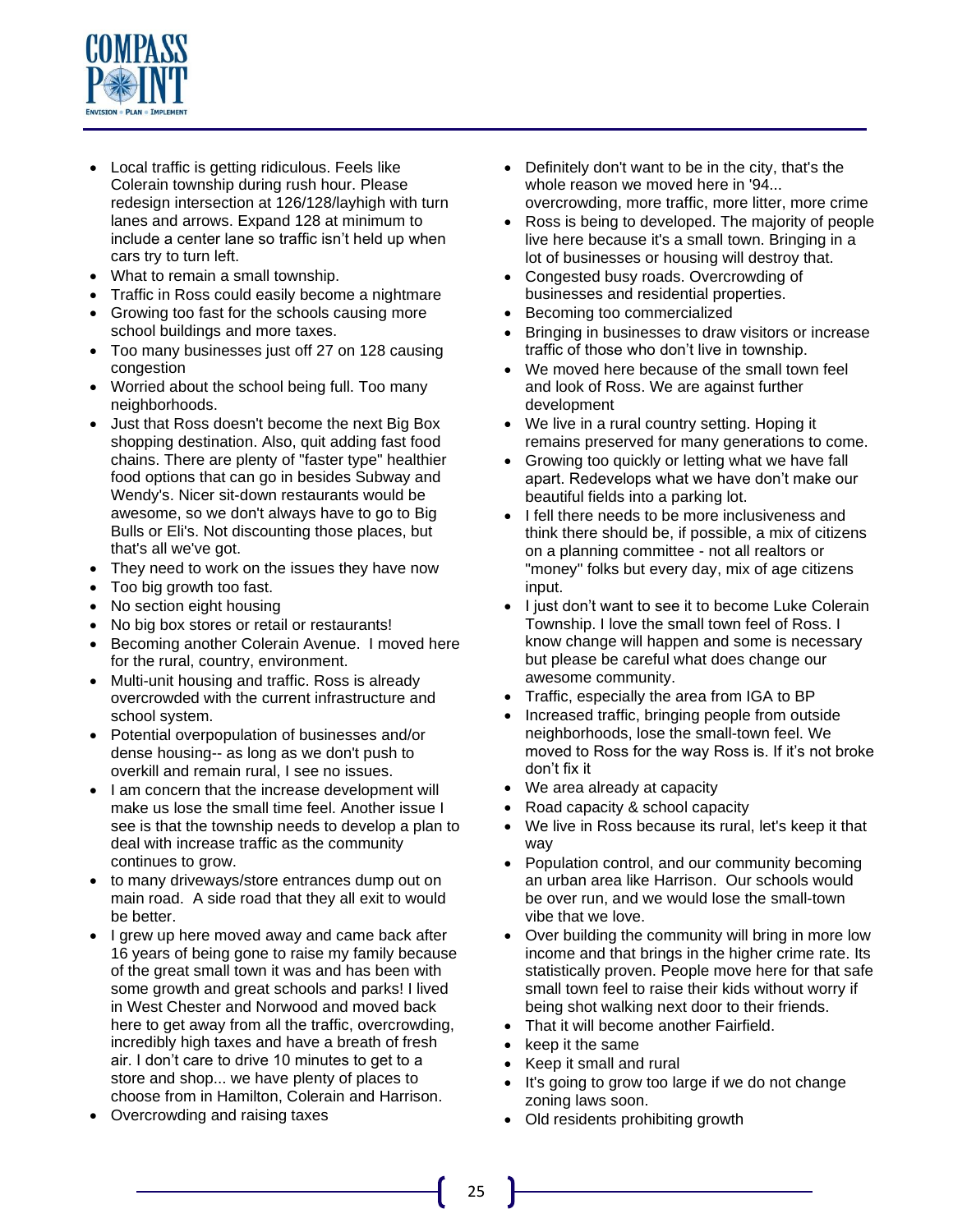

- Keep things small. No big box stores or major chains.
- Too much commercial building. There is shopping right down in Colerain and up in bridge water falls. We don't need it here in Ross.
- Apartments, hotels, retail and subdivisions overcrowding schools and rural streets.
- To keep it small like it is.
- The schools are full. Traffic is bad in the evening. We don't need anything to be bigger, nor more of. Anything you could possibly want is 10-15 minutes away in every direction
- No low-income housing or bus line
- Farmland being bought up and developed with houses on small lots. Worried Rt 128 will become like Colerain Ave.
- TRAFFIC!!!! PEOPLE!!!!
- People who always want to be the last one to build/buy and yet want to keep "rural character"
- Too crowded, traffic
- I hope Ross takes a smart approach to residential development to avoid the overcrowding and infrastructure strain nearby areas have experienced due to approval of several large-scale housing developments by builders like Ryan, Drees, etc. There's a special charm to Ross from all of the open green space, adequately spaced neighborhood lots (0.4+ acres), and overall small town feel that would be a shame to lose.
- Too much already done
- Future growth leads to overcrowded schools. Most people who live here or have moved her come for the country rural feel. Not the big city, or Colerain/West Chester feel. Stop trying to make ross bigger. There's no reason. We are at a peak with school performances, why are we trying to trash that with a bigger community.
- Would prefer to maintain a small town feel with no heavy industry.
- Outsiders
- To many large subdivisions. Not enough eating establishments
- Traffic is already a mess in downtown Ross on SR 128
- Looking too industrialized, making sure there's still enough green space and keeping the cite hometown-y feel.
- I do not want Ross Township to become so populated that a public bus route gets added to the area.
- Growing too fast and too large for the current roadways
- Balance is key. I would rather see things done well than done in abundance
- Don't let multifamily housing in. You will see an increase in crime and it will tax the schools and infrastructure.
- Growing too quickly for existing infrastructure, losing current priority placed on green space/land and charm of existing community. Fear of exponential growth with diminished quality/variety in new development and zero preservation of any land or green space, as has been seen in Harrison.
- Even adding one lane plaza was too much, and most of it sat vacant for a long time.
- MDU and box store
- Nothing
- I fear that there is going to be too many neighborhoods, and the small town feel of this area is going to disappear.
- We cannot allow building of multifamily homes or excessive amounts of single-family home without involvement of our school diet. The district cannot handle a large population growth and the community does. It wants to pay more taxes for additional buildings or space for them.
- Traffic. 128 in the middle of Ross. You can't turn Left off the exit going south
- I'd like to see the country small town look remain the same.
- Single family homes with more than 25% vinyl siding and multi-level hotel/motel/business buildings.
- Too many subdivisions without supporting infrastructure.
- I do NOT want to look like Harrison. The housing development springing up near New Haven are poorly made, all siding and the same. We have to make sure that the Burn's property has custom built homes or at least homes that are all not the same. We need homes that have some brick on them and must have landscaping. If we build apartments, they need to be upgraded apartments. Most apartment buildings go downhill in around 20-30 years. We want a high-class townhouse or apartment facility. I'd rather have no apartments but that is probably not going to happen.
- I am concerned that residential development will outpace the school district's ability to accommodate the increase in students.
- Keep the country feel but stay ahead of the times. We need a Kroger's and a Starbucks!
- Traffic and over congestion on roads
- I want Ross to stay as it is. Small, quaint. I don't want more stores or anything.
- Multifamily housing, high density housing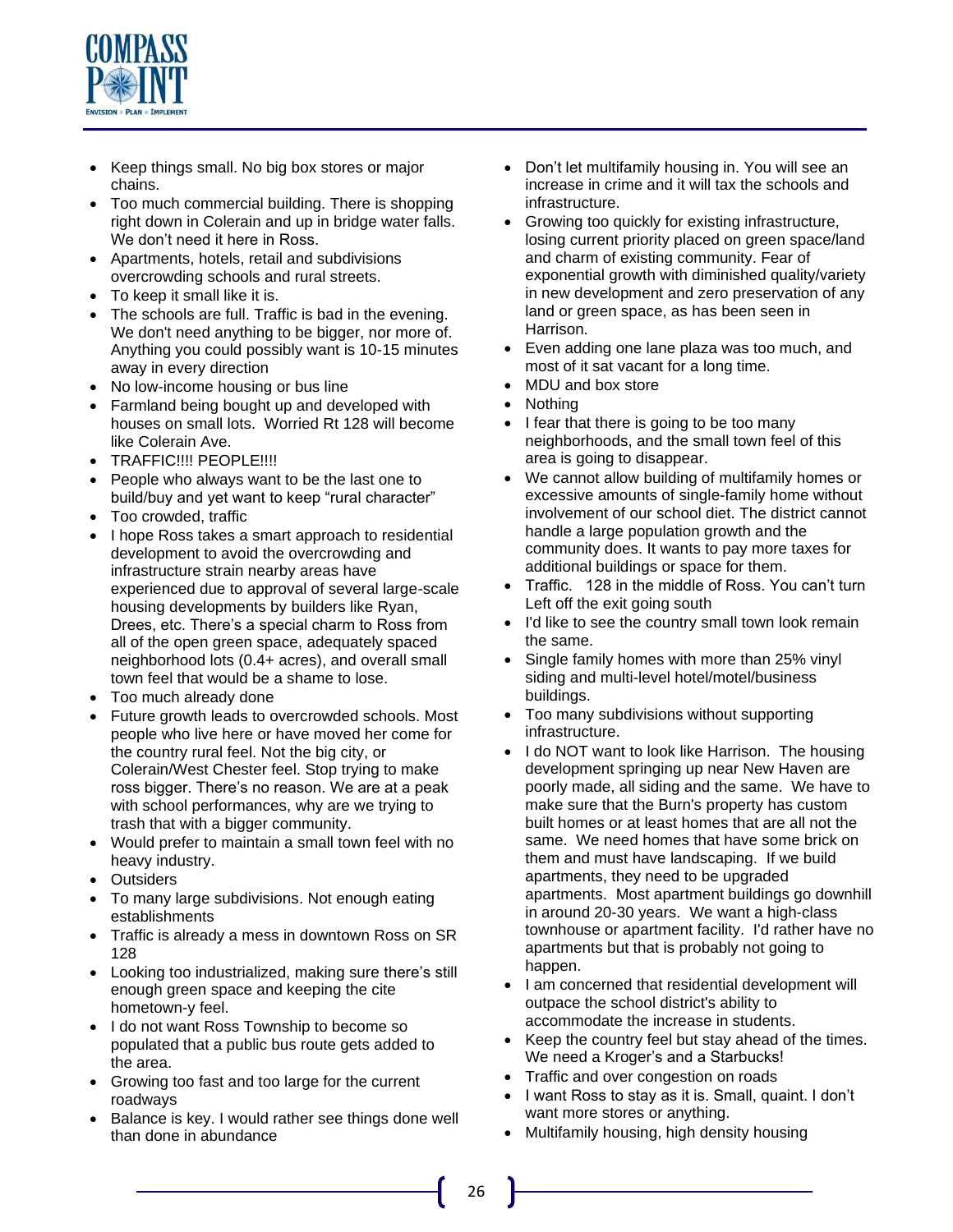

- Maintain the rural atmosphere of the township. That is the reason a lot of people moved here. I have no interest of large-scale commercial development or high density/multi-family housing. Any development needs to be carefully planned with the charm of the township in mind. Sporadic development looks bad and zoning regulations need to be enforced (ie. Hendels Tree Service on 27). I also have no interest of any rumored development in the area of 27 and Hamilton New London Roads. I feel that is going to open the long-term possibility of 27 becoming a commercial corridor similar to Colerain Ave/Liberty Way. We do not need any major development. Everything we need is within a 10-15 minute drive.
- I like Ross for what it is, Kind of small. Moved from Springboro because it grew too much. I don't want to be another Springboro or West Chester. Everything you need is less than 5 miles away.
- My hope is we would continue to keep Ross Township as a community that's got an open country feel without all then jam-packed subdivisions in the city and no multi-family homes, towns houses, or apartment villages.
- Infrastructure, traffic flow
- our roads are not equipped to handle the added traffic
- My biggest concern is not having our own Zoning Resolution and relying on Butler County to make our decisions.
- Do NOT want apartments, hotels, industrial, or low-income housing.
- I have the issue that this was brought up for reasons that zoning has no control over. You can't control who sells what land, how people take their vacations, or what they can afford to drive. Not to mention this whole process costs some undisclosed amount to debate. Lastly, I have the concern of poor communication. Had I not known someone who had the survey, I wouldn't have answered. How can you promote growth and development when the group debating can cherry pick the recipients of the survey for their own internal goals? The results of this survey need to be looked at harshly, as the data is not representative of the population as a whole and is easily accessible to bias from the controllers of the survey.
- Enforcement of the zoning by a professional and educated individual.
- That we'll become the next West Chester
- Too dense population.
- Too much growth too quickly, keeping the rural charm of the township.
- Low-income housing. No apartments
- I'm concerned that developers will come in and turn it in to a Mason, Loveland type area. Brings in congestion, pollution, trouble.
- Don't what condominiums or apartment complexes. Just single-family home with minimum road frontage and restrictions
- No more businesses.
- That a lot of effort is put forth and all it will generate is 'Dollar General' type retail development that truncates future economic development. We need some strategic financing and development planning that can attract businesses that are strongly supported by this community.
- To many private homes, not enough businesses
- Keep it small we like the community the way it is. You lower the price or build multi-family units; the city will fail.
- It's going to happen weather we want it or not. I the owners of any rental properties should have to live locally. Within an hour or something. They shouldn't be owned by a big off-site company that isn't able to be physically involved in the process.
- Creating whole department to run. \$\$\$. Home rule you can't enforce much.
- It needs to be thoughtful, planned development that adheres to our Land Use Plan.
- Poor traffic control, lack of infrastructure
- The standards will be too low.
- Ross is the country. We need to keep it that way. However, we're there is growth you need to accommodate somewhat. Let's not make this another Monroe or West Chester please!!!
- How much will this raise taxes? How can we as a community fix these needs?
- Enough schools, EMS, police. Traffic issues
- Zoning decisions need to be logical and not emotional. It needs to benefit the township and all its residents. The more restrictions we have the more people you will have to hire to run the department. One person part time will not be able to do it. Probably will need at least 3 people
- I do not think Ross has the population to support a lot of the things people want, I think it is best to continue to focus on bringing things to that are not vulnerable during hard economic times. I do not want to see a bunch of businesses come in and then leave because the town cannot support it. Parks and recreational tend to survive most during economic hardships.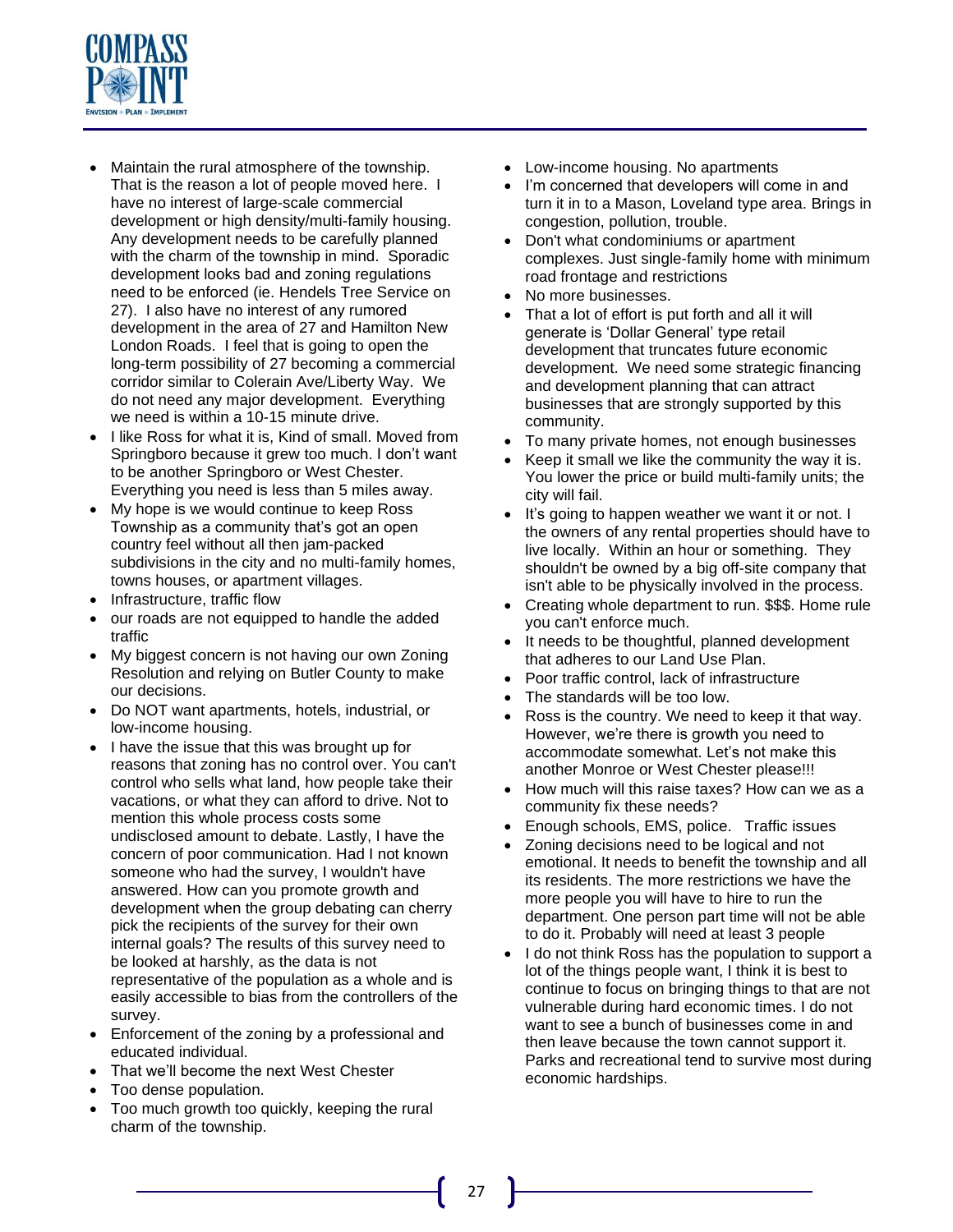

- Concerned the residents don't understand all communities grow and people who are the most uninformed and scream the loudest are sometimes listened to. They want to be the last one to move here. Concerned our trustees don't understand community planning/development/etc. enough to inform the folks and make them comfortable.
- Legal issues are the greatest concern. Where will the money come from in a legal challenge to something the new zoning commission enforces?
- I don't want match box houses with cheap construction. Zoning under the Biden administration would insist on section 8 housing and other requirements that would detrimental and costly to the community.
- Concerns of low-income housing and apartments coming
- Slower growth
- Who going to pay the people running the zoning?
- Focus on small business rather than chain businesses. Keep the rate of growth slow.
- Trying to make Ross like a little Liberty Township or West Chester
- Like others, I'm very concerned about overgrowth and the added congestion and crime that accompanies it.
- Too much track, too much track in front of school. Will schools be safe
- Don't allow just any business to set up shop here. They need to be good corporate citizens that make the area look nicer, not some of these businesses that look like dumps.
- Do not want apartments. After a decade or so they become old and possibly converted to section 8 housing. Fairfield suffering now due to this.
- roads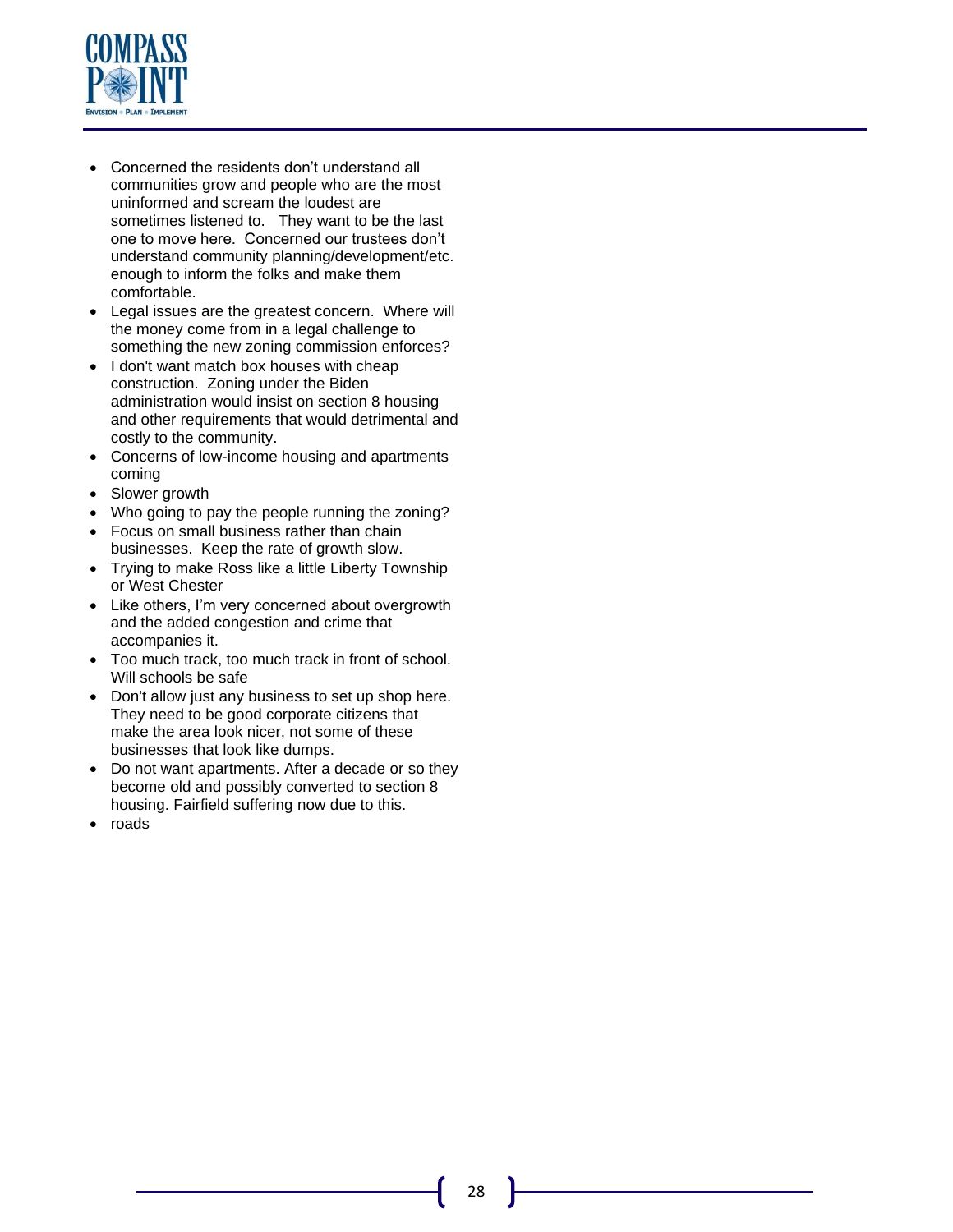



# **Question 16: When it comes to zoning regulations, who do you think should administer and enforce zoning in Ross Township? 365 Responses**

- Ask St. Clair township why they considered going back to the county oversite
- Nobody
- Ross needs to do it only if it's done right. If you're just going to hire someone to call them zoning and them not be educated on all things zoning. And actually, a Ross person who lives here and legitimately cares for the township. If not then it's not worth doing it.
- Only if the trustees are held accountable for not doing the will of the people. I really don't trust that 3 people can do it...
- Residents should be able to vote on new developments. My vote would be no!!
- Restrictions of
- Keep it small town. We are unique in the greater aspect of Butler County
- Locals should have a say in their town progression. Keep out corporations and build incentive for small businesses.
- I think local control is better but it cannot be the local real estate barons (or their families/friends) in control of the zoning board as that is a direct path to their financial pockets and a conflict of interest
- Def we should control our own
- Ross Township should be more invested in creating the township its residents desire.
- As long as the zoning is out of the hands of the trustees.
- Undecided Not sure what would happen to the small town feel if the wrong people take over
- Ross is more connected and knows the land more than the county.
- Keep. It. Small.
- I am not familiar enough with the nuances in the zoning regulations to make an educated decision on that.
- No section 8. All it does is drag down property values and cause more problems!
- I don't really know, haven't lived here long enough to have an opinion on this.
- The zoning for Ross Township should be done by someone who live in Ross instead of someone from the outside.
- Please let our town be in control!
- Do not trust local ross officials to handle appropriately
- Whoever will actually do the job
- It's time for us to handle it
- Let the people make the decisions.
- Totally depends who controls the position. Elected? Or does the trustees appoint the position. I would be 100% AGAINST the trustees having full control
- Again, not all Larry Thinnes types or not all folks who have a money stake but some everyday citizens.
- I am really not sure,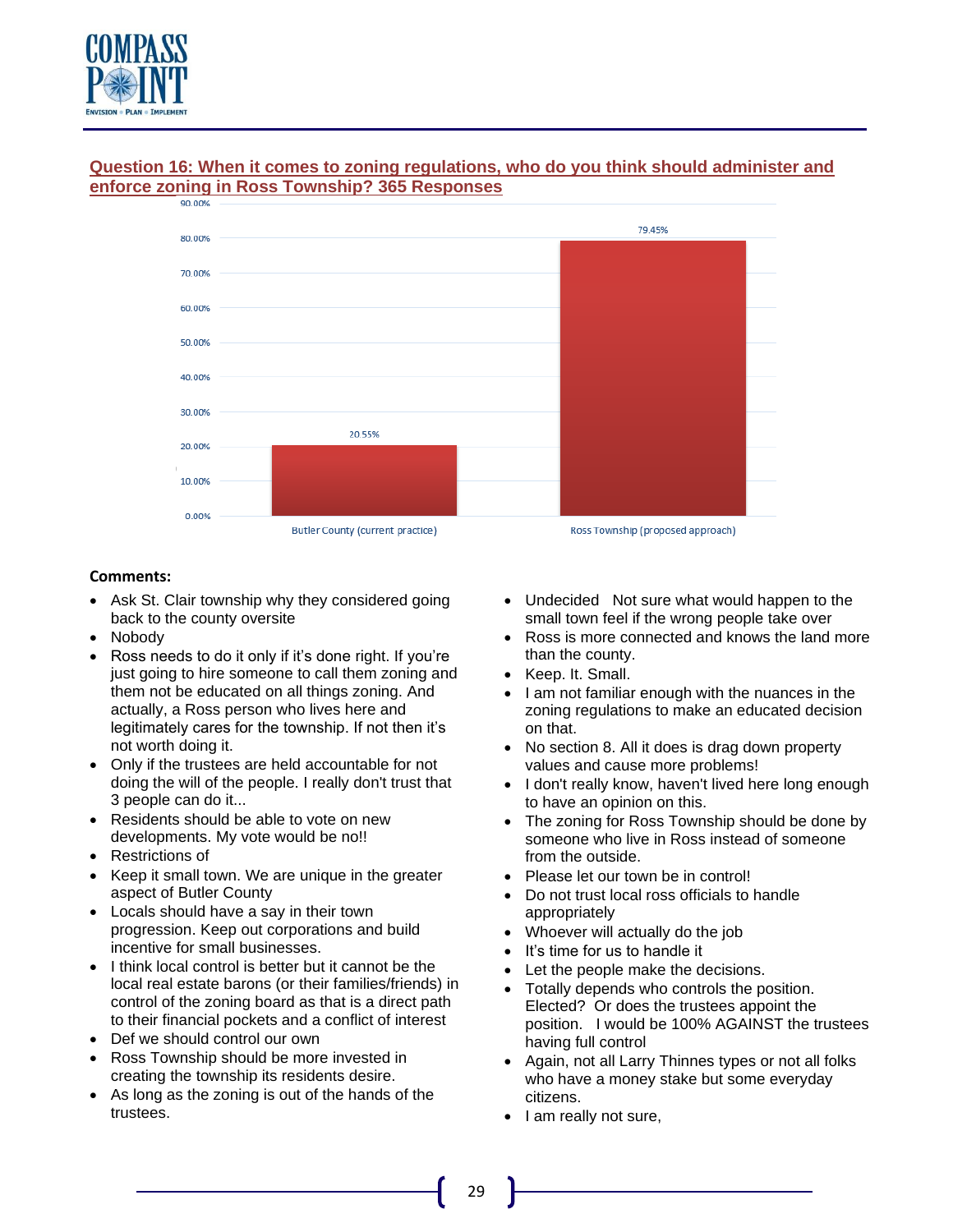

- As long as the township is willing to listen to the residents and preserve our community, rather than trying to be greedy and only think about profit.
- The people of Ross Township should control Ross township.
- Zoning commission should be comprised of residents who have been in Ross for many years.
- Ross township for sure.
- Butler County Zoning does not care what they approve in Ross. They have shown their "true colors" by allowing Hendel's Tree Service, White Oak "metal building church", Family Dollar "mostly metal building", unsightly pole barns in 1/2 acre back yards as examples.
- Depends on overall cost, but township is likely more qualified to determine its future.
- I personally saw corruption with the Butler County Zoning Board. I would rather have persons who love Ross Township and want the best for our community. We have to have community standards with the growth spurt that we will have in the future.
- While it is understood that township administration of the zoning if going to cost more and come with additional liabilities, I feel that it will provide local control with the interests of our residents in mind.
- N/A
- Clean up areas that need it, by violation, if necessary, be it property, businesses, current apartment complexes, trailer parks, parking lots, etc.
- Butler county is not enforcing nuisance violations and they are getting out of hand
- But should be voted on. Not back room deals with the Ross developers and real estate agents.
- If it can be done with no raise to taxes it's good. If it will raise taxes then not worth it.
- If we want control of the future of our Township, it is essential that we move zoning under Township control. Ultimately, the County will do what is best for the County, even if it is not in the best interest of Ross.
- The Ross Township Trustees amateurs should make sure the pot holes are filled and grass is cut along the streets. They should stay out of making decisions that Butler country has a long history of taking care of.
- Township trustees are not open minded enough to accept suggestions
- Obviously, this would require funding for at least 1 full time employee but the Township should take care of the Township
- And by enforce them WE MEAN ENFORCE THEM!!! Quit looking the other way
- If the residents have a say in it
- Leave these decisions to people who live in the community.
- Voters should be voted on
- As long as there is a whole new vote and they actually say what they want for the future. Let people vote them in.
- If they set up the zoning in the right way. The tendency is to do things on the cheap. When you get that you get what you pay for.
- Ross needs to be able to control their own destiny and get away from the ineffective Butler County Zoning.
- Zoning should be a voted upon item
- If we get our own zoning guess who's paying for that!! The current homeowners. We already pay enough taxes
- Ross Township should enforce; however, I have some concerns with how it would be enforced.
- Due to costs, such as payroll and law suits.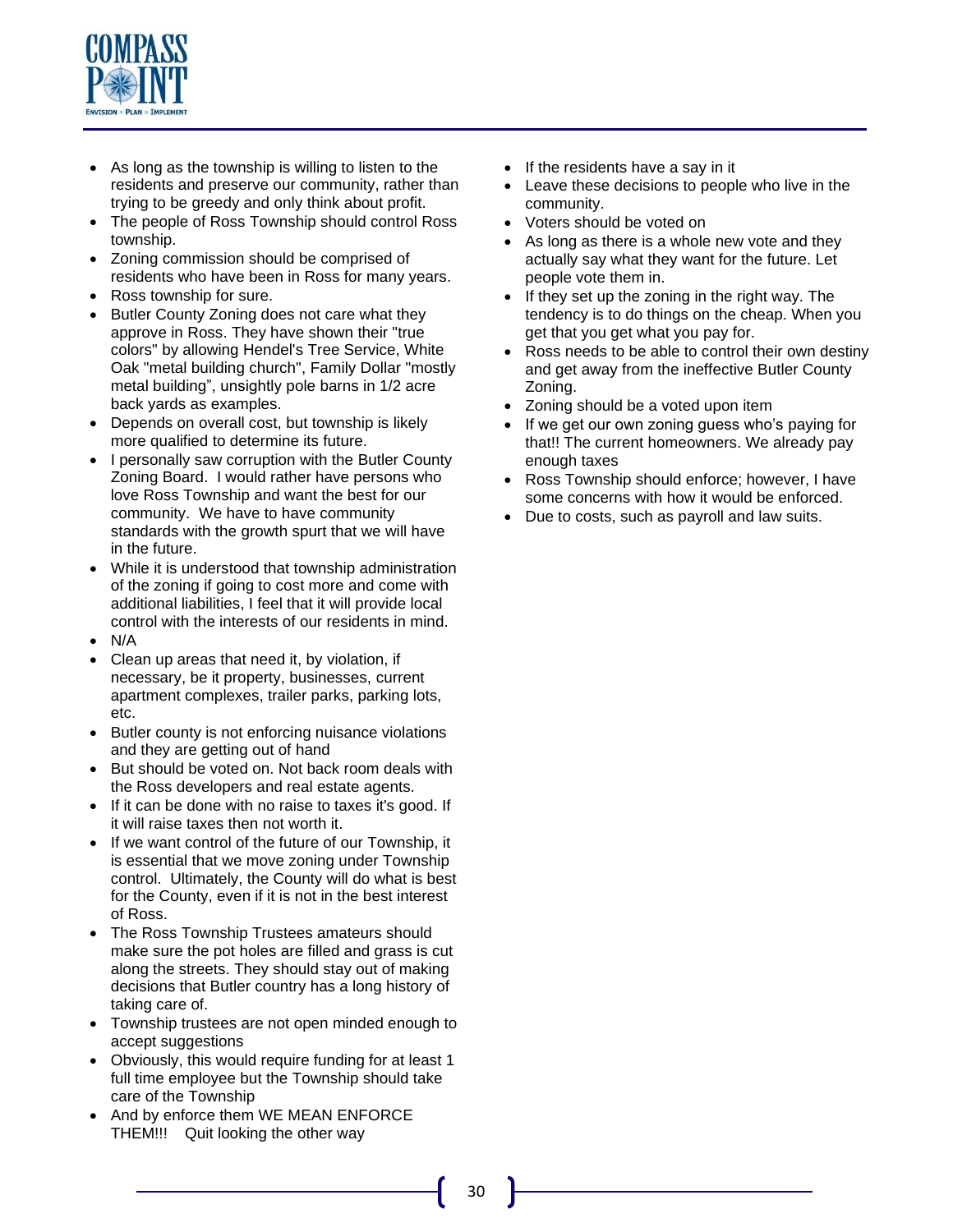

## **Question 17: Do you have any final comments regarding what the township should be doing to improve the zoning in Ross Township? 107 Responses**

- Listen to the will of the people.
- Love to keep it small and quaint but open to some new stores and restaurants too.
- We moved here 44 years ago for the open space and no traffic Would like to keep it
- An ordinance that allows a few backyard chicken and more flexibility on a limited number of small livestock would be great for small hobby homesteading, kids with 4h projects, etc.
- Who is really behind this consideration of change? What will be the real cost? for new zoning committee, legal fees etc. When you ask for comments to improve zoning you suggest its currently not good and needs improvement!
- No
- I want Ross to maintain the smaller home town feel. It does not need to grow.
- Keep it small we are all here because we want a small-town feeling.
- Leave Ross alone and small and quit trying to tell homeowners what they can and can't do because we will laugh in your face
- No new business buildings built
- My parents have been residents for 15+ yrs., my family for 2....While growth is inevitable it should be handled as in years past not in a direction of turning the township into a city style lifestyle, that's not why we moved here and would hate to see it become that! more housing sure but with some land, NO APARTMENTS, we need a family owned, family style restaurant, if anything is needed outside of that, pretty sure you can find it in less than 15 mins in any direction of our town!
- Clean up the subdivisions where they have cars and junk in their yards
- I was not a fan of allowing Kroger pick up, I am glad it is gone. I don't feel it was right to do to IGA. I am a small business and thought that was in poor taste....
- NO BIG BUSINESSES! It will ruin our small town. There is no need for a hotel. No need for row condominiums. No need for apartments. I will end with this comment. There is one apartment complex in Ross that currently holds over 4 families. And I think ANYONE from Ross can say that's not what we want. I currently have to deal with those people as my shop buts to their property. It's a constant struggle with them and I wouldn't want any more like that anywhere in Ross township!!
- The small-town atmosphere mixed with outstanding schools are what we are all about.
- Don't take all our rights away!
- Keep the country like settings and make it a priority not to develop or tear down old farm homes! Or sell off land for developments.
- Maintain a high standard for developing our town
- Keep it rural and small.
- Use of firearms in residential areas
- Simply stop zoning new land all together.
- Same as above. The town needs organizational growth to keep small town feel. Taxation of large business and incentive for small, local business growth.
- Not zoning but... If we're going to pay for a police dept (which I support), let's give them the funds to hire enough officers to do a great job, not the minimum.
- Keep the community small, limit businesses. It's why most people live here. It's only a 10–15 minute drive to anything.
- Halt all development
- Please stop the massive development plans. People moved out here to get away from all that.
- Stop trying to benefit the select few, i.e., the trustees, Larry, Watson, Tyler Minges, etc. and actually get people who give a about this township a chance!
- Model it after other Ohio communities of the same size that have achieved the results our community's residents desire.
- Preserve the land!!! What's about to happen to ross is ridiculous and very disappointing.
- Stop the directing of traffic at Wendy's. It's dumb! Let people turn left out if there! Driving through the other business is dangerous to their customers. Too much traffic in their parking lots.
- Sidewalks
- Slow expansion. We don't need to be the next Harrison or West Chester.
- Let the people that live in Ross make the decision not someone in another city!
- We moved here because it's rural. Leave it that way
- Stop further development or slow it down
- I'd like to be able to vote on it.
- No more houses, restaurants, buildings, etc. It is taking up useful land and really devastating to see.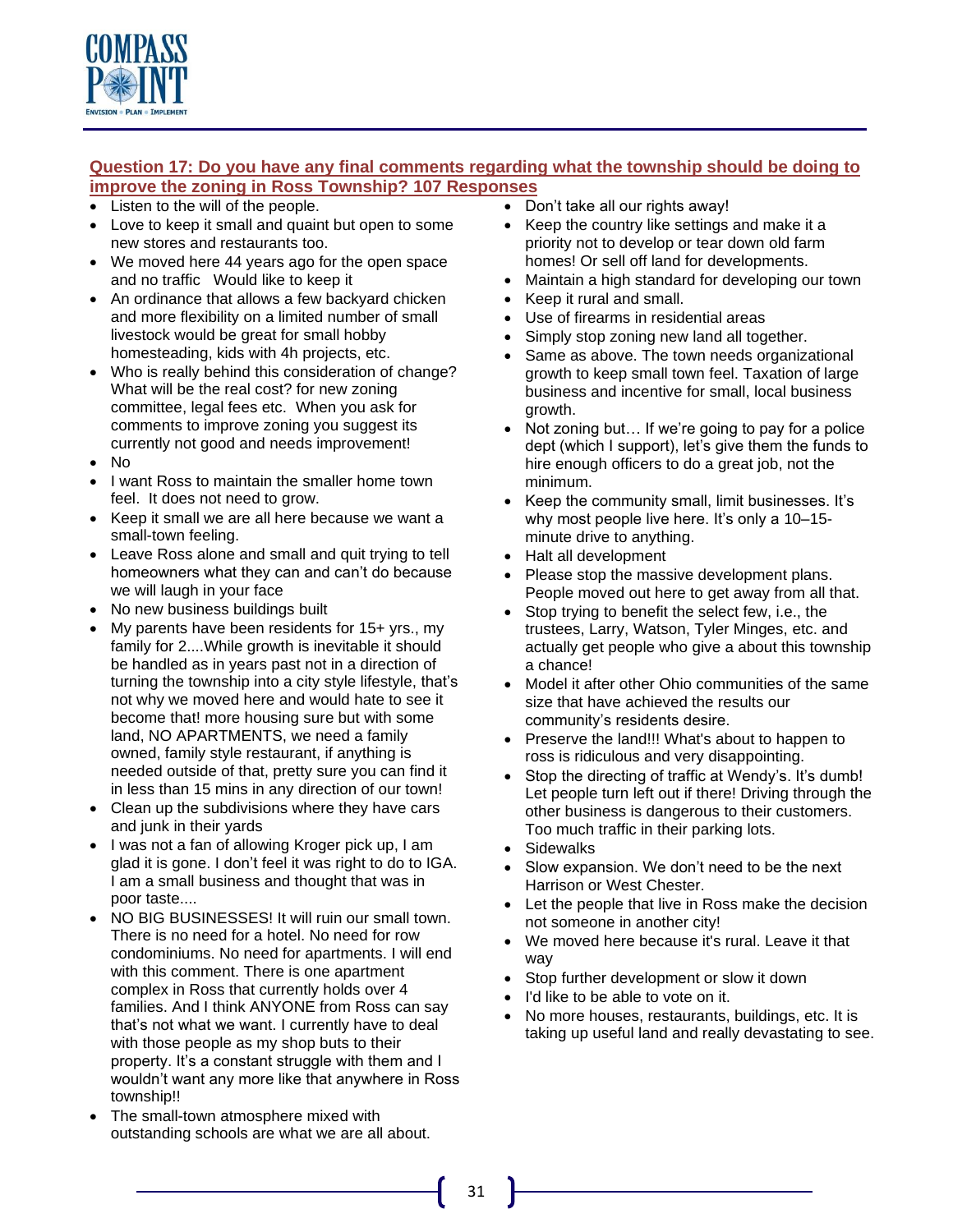

- I read the butler county code recently and found some of it absurd. You can only have 4 animals typically considered as pets in a residence, with one addition animal per acre. If you are taking good care of your animals, keeping them contained on your own property, affording to feed and house them, why should it be anyone's business how many of them you have? To be honest, I currently have 2 dogs, a cat, and 3 domestic rabbits on a little less than an acre of land. I was surprised to read that I was accidentally violating the code. I guess no one would come and count the pets unless a neighbor called and complained, but still, what a silly code. I could understand an ordinance restricting nuisance smells, noise, containment, etc. for pets but restricting the number of pets per residence is too much government oversight. Backyard chickens are becoming trendy and are great for sustainability. Many municipalities are creating chicken ordinances to allow a small number of hens per residence, restricting the number and specifying if roosters are allowed or not. I would love to see something like that. I think Butler County currently only allows even a small number of poultry on more than 5 acres zoned as agriculture. Currently you can have a handful of chickens in downtown Cincinnati but not rural Ross, isn't that odd? I'd also like to see some leniency toward small livestock to allow kids to raise limited number and size for 4h fair, hobby homesteads, etc. And see restrictions geared more toward standard of care, noise, smell, where animals can be sheltered (backyard only, not visible to street, etc) rather than them being banned all together.
- No
- Keep ross small!
- No
- LEAVE ROSS ALONE!
- Keep strict zoning within the township. We don't need BC telling us what Ross should look like. Enforce plenty of green space and only allow downlighting and monument signs for retail at road. Don't want it looking like Colerain Ave.
- I'd prefer a nice park instead of businesses. A large sports complex for baseball and soccer would be nice. Upgrade MRAA facilities
- Reaching out to the township community members. Keeping us involved
- Again, just work on a mixed-use space with restaurants, grocery, retail, multi-family housing, etc. This way, it will allow us to spend our money in Ross and not in other areas. Also see Belmar development in Lakewood, CO. That used to be an old Mall that was revitalized with mixed use with residential. It had an anchor store too. I used to work in Property Management for 20 years, so I have experience not only with multi-family housing, but retail too since I used to manage apartments in downtown Denver that had retail spaces below. I'm excited to hear about the future development that is supposedly coming down the hill from us by Elda Elementary school. I'd love to be involved in that in some way. Thank you for doing this survey!
- No
- Fine the way it is.
- Ross is a great place to live, but desperately needs more places for our community members to interact. We have lots of opportunity here and we need to tap into it and make this town more family friendly! We have towns all around who have made this possible, like Fairfield and Mason. We need sidewalks, green space, parks and more opportunities with nicer buildings for small businesses.
- Slow the residential growth
- I understand that this is one of the last places in the county that have not been completely developed. However, the community needs to be involved with the planning. Also, if we are to develop, you have to establish the infrastructure (roads, sewers, sidewalks, bike lanes etc.) developed before any development occurs. With any development, I strongly encourage you to bring in a library, YMCA, and community center into the area that can be utilized by those living within the community.
- Keep Ross rural and don't raise taxes. If you want the city life move back to where you came from and stop letting Ross officials line their own pockets at the cost of taxpayers.
- People have the right to sell their land to developers. But the developments should make sense for this area and not be a pipe dream to go from rural to West Chester in one leap.
- If the trustees are completely in control, I would much rather have the zoning through the county
- I'd like to see a mix of business and homes if possible
- No new neighborhoods
- What makes Ross nice is it is like coming home to a park and you feel safe. I really don't want that to change.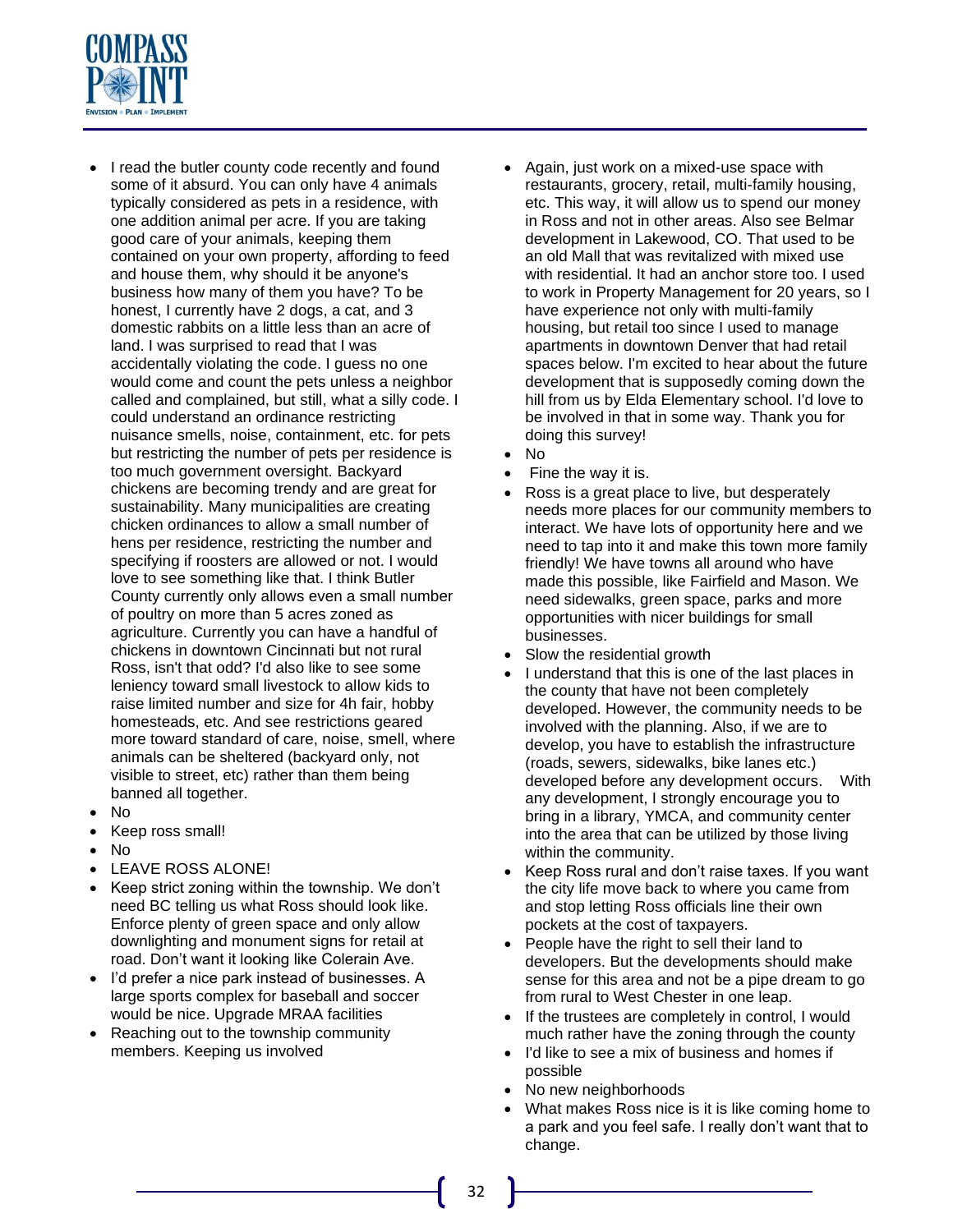

- don't change anything
- Stop building houses
- development should be carefully planned out. One Lane Plaza and others currently has unoccupied space. Spooky Nook is not going to draw people to Ross when there is other development/redevelopment in closer proximity.
- Only high-end housing. No Ryan homes like Harrison!
- Total cost analysis. If the township takes over zones- what is the cost/benefit to the residentsand is this adequately communicated
- Stop messing with the laws and bending and twisting them for anyone with deep pockets disgusting what has occurred in last 20 years
- Quit letting big business try to come In and take over and ruin Ross. Land across from Elda, it's going to go downhill in a few years with the socalled apartment complex.
- We are a rural community. We should be permitted to keep animals for personal use, on any lot.
- How can a business like the tree service build such a crappy thrown together trailer building be allowed? No restrooms.
- Millville should start going to Talawanda schools.
- Minimize cost for variance processes and ease restrictions on corner lots.
- Fair and consistent
- Say no to large commercial businesses, and avoid new large neighborhoods.
- Run water through tree land and neighboring areas off 128
- No apartment complexes. No squeezing houses close as they can make them.
- Like I said get this done and try to meet 2x per month instead of 1X
- It's a great community. Keep learning what works and doesn't work from similar suburbs.
- We do not want any development. We like less people in the area. It just brings litter traffic and crime.
- Leave. Ross. Alone.
- Keep the citizens of Ross Twp. closely involved with good communications.
- Stop the Metro Parks!!!! They want to destroy the land with development and turn the parks in to money making attractions.
- Writing for government grants to help with road repairs etc.
- I think this survey is great.
- Enforce the current rules. Many yards have far too many vehicles parked.
- I hope the Trustees have a vision of what they want the community to look like in 10 years because we will definitely not look like we do today. I'm sure all the land across from Wade/Sohngen Court, the land next to the IGA, the Burn's property and the land behind the Christian Church will have new buildings on it in 5 years. It can be haphazardly done or with a vision. What is your vision? How are you going to use zoning to make sure that we have the highest quality of homes, townhouses, apartments and businesses? How are we going to prevent another Family Dollar store? How are we going to preserve the look of Ross with signing? Do we want to look like a Colerain Avenue? Planning is imperative.
- Enforce the existing regulations in the township. I have had to look at a collapsing/now collapsed barn every day for the past few years on Hamilton New London at 27 that is now sitting as a huge pile of wood and rubble with no progress in anyone cleaning up the mess. The Hendels property looks like trash. No large multi-family dwelling development.
- N/A
- there are numerous properties being used as commercial and are not zoned that way. example are the numerous junk cars overtaking some properties, 2221 Timberman Rd
- Not sure if I understand the question. Current zoning in Ross is through Butler County. What we can do to improve Zoning is to create and administer our own Zoning Resolution. Who knows better what we want and envision in community? We do. Thank you very much for this survey.
- Do not allow overcrowding like happened in Birdland when a developer went in and put shotgun houses on small lots.
- The people on the committee need to take a long hard look at if this is really necessary for the money that's being spent. Are you going to really make enough changes for the better to justify the costs?
- Set regulations to maintain current subdivisions from allowing too many variances that include recreational vehicles within the subdivisions. No above ground swimming pools. Low number of pets within one residential residence to two.
- Stop it
- Our schools, roads and the rural nature of Ross is what people love and what people want. Adding a lot more people change that and then we are Fairfield.